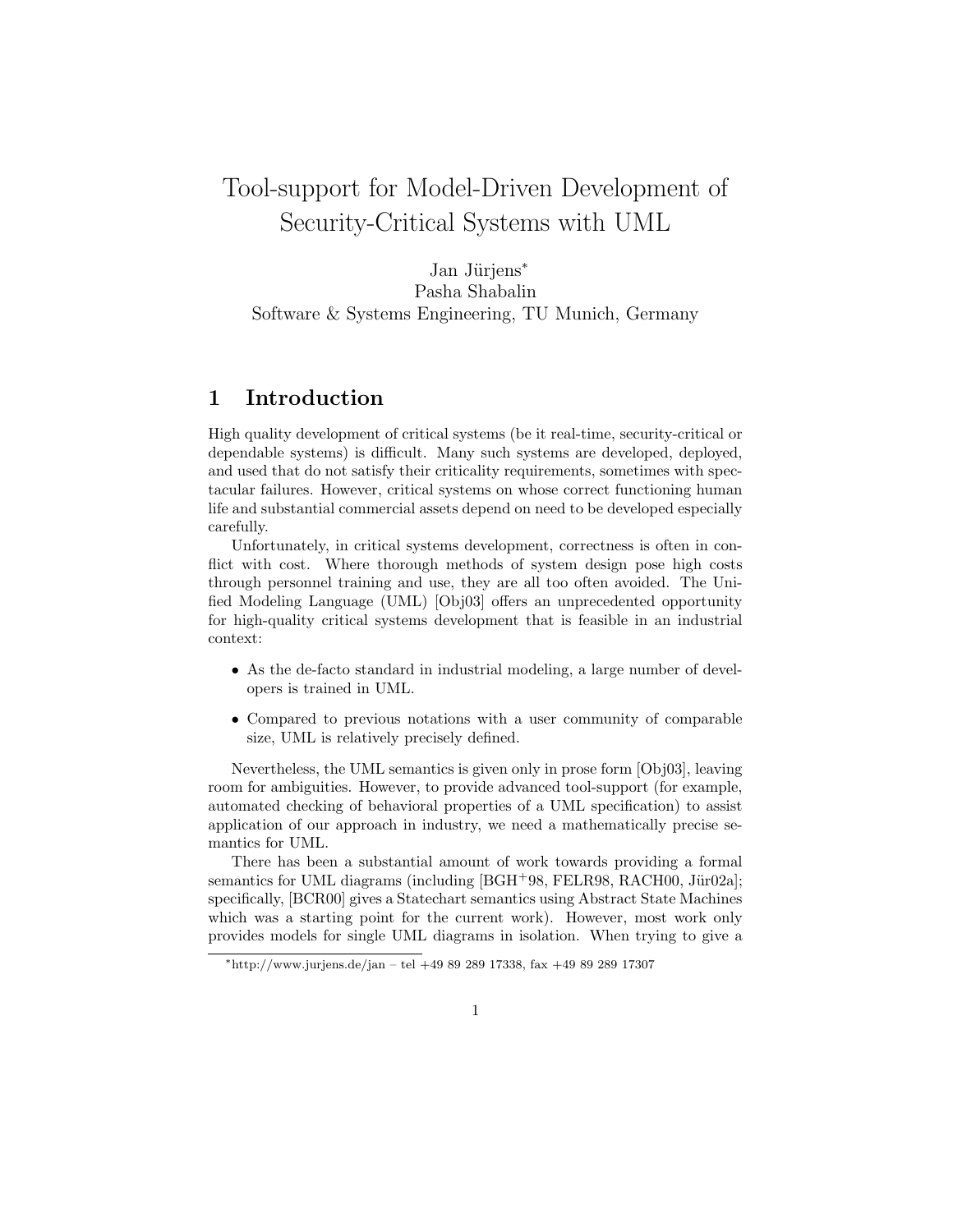precise mathematical meaning to whole UML specifications, one needs to be able to combine the formal models for the different kinds of diagrams. In this paper, we provide a formal framework to support this using UML Machines.

Our approach is based on Abstract State Machines (ASMs) [BS03] where states are represented by algebras. We use ASMs to present our semantics because this notation, essentially a more formal pseudo-code, seems to be relatively accessible. For a given proof tool (for example the model-checker Spin, Prolog, or the automatic theorem prover Setheo), we translate the semantics into the relevant input notation (such as Promela, Horn formulas, or the TPTP notation, resp.). We feel that this approach using an intermediate representation in ASMs may be more flexible and universally usable than directly using a notation closer to a given input notation.

For our purpose, we use an extension of ASMs with UML-type communication mechanisms called UML Machines, inspired by the Algebraic State Machines from [BW00]. Also, we define the concept of UML Machine System (UMS) that allows one to build up specifications in a modular way (corresponding to the use of UML subsystems). We use this to define a semantics for a simplified fragment of UML supporting the combined use of different kinds of UML diagrams including actions, activities, and message-passing between different diagrams, and which allows one to easily include different adversary and failure models to analyze specifications for criticality requirements.

Furthermore, we present work by the UMLsec group at TU München aimed at the development of automated tools for analyzing UML models for criticality requirements, to facilitate technology transfer to industry.

The work presented here builds on previous work including [Jür02b] but extends to diagram types not treated in  $\text{Jür02b}$  (such as sequence diagrams) and to the development of tool-supported for automated verification.

Outline After giving some backgroun in Sect. 1.1, we recall the necessary definitions and introduce the notion of UML Machine used for our semantics in Sect. 2. We show how several UML Machines can be composed into a UML Machine System (UMS). In Sect. 3, we sketch how we use our framework for a simplified formal semantics of UML combining different diagrams types at the example of UML Sequence Diagrams. In Sect. 4, we explain how UML, together with an XML-based analysis of UML models, can be used as a basis for a formally based method for critical systems development. In Sect. 5, we present some information on tools for advanced XML-based processing of UML models. We describe a framework that incorporates automated tools for the analysis of UML models against critical requirements. We end with pointers to related work and a conclusion.

#### 1.1 Overview and Background

Traditionally, there exist different methods for ensuring reliability of critical systems.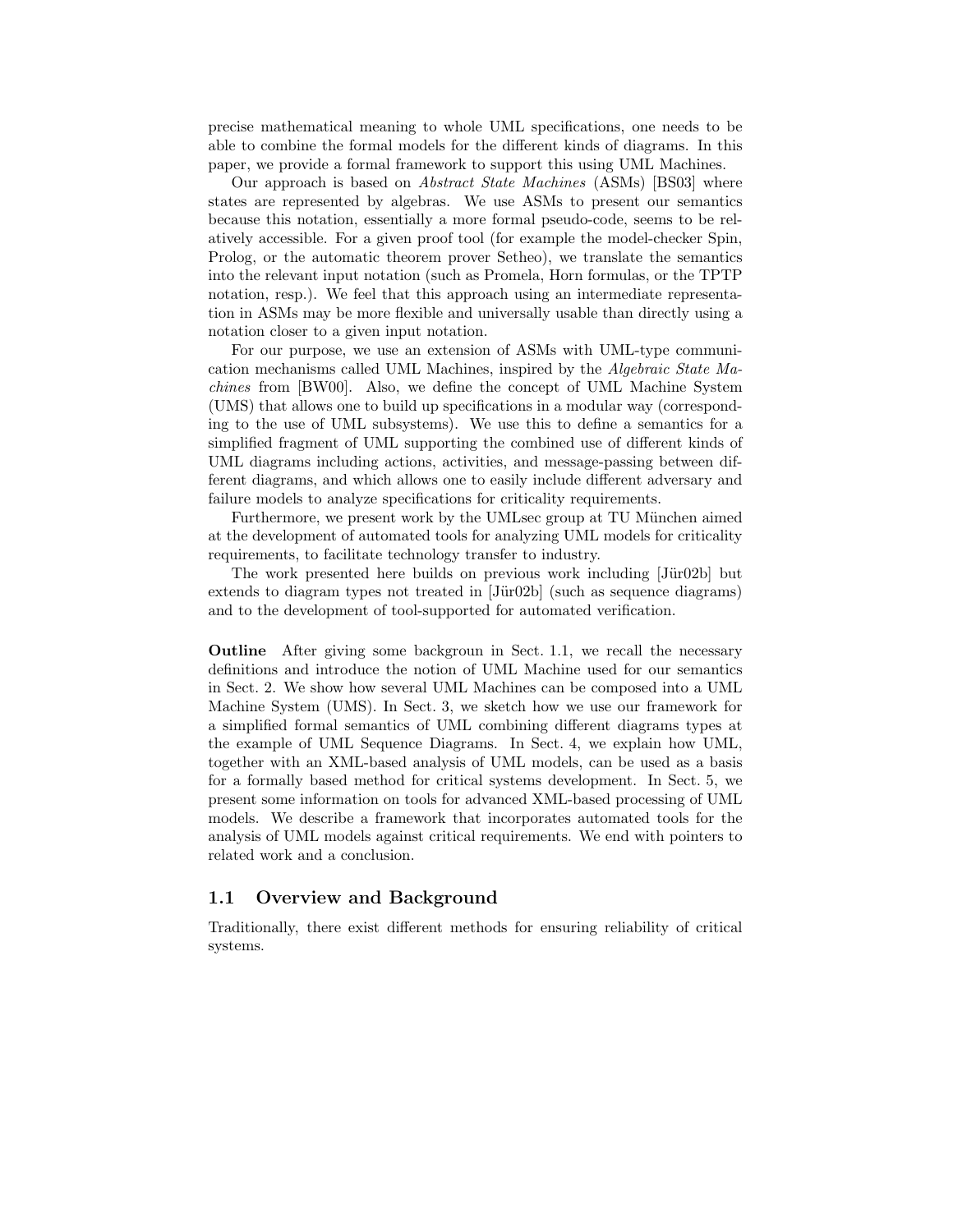- Break-And-Fix This approach accepts that deployed systems may fail; whenever a problem is noticed and identified, the error is fixed. The Break-And-Fix approach is probably the most obvious one, however it has a lot of drawbacks. It is inherently disruptive - fixing the system often implies distributing patches, which disturbs users, annoys customers and destroys their confidence. What is worse, the method is unsafe and insecure - we can never be sure that the new problem will not disturb critical functionality, or that it will not be spotted at first by a malicious person, who will try to compromise the system further.
- Traditional formal methods, on the other hand, offer very good quality of the developed critical systems. There exist a lot of successful research in this direction. For security-critical systems, this includes [MCF87], [BAN89], [Mea91], [Mea91], [Mea91], [Mea91], [Mea91], [Mea91], [Mea91], [Mea91], [Mea91], [Mea91], [Mea91], [Mea91], [Mea91], [Mea91], [Mea91], [Mea91], [Mea91], [Mea91], [Mea91], [Mea91], [Mea91], [Mea91], [Mea91], [Mea91 [Low96], [AG97], [Pau98]. However, formal methods are rarely applied in practice because of the high costs arising from the necessary training for the developers of the system, and from the construction of the formal specification of the system.

The Unified Modeling Language (UML) [UML01], the de facto industrystandard in object-oriented modeling, together with XML-based processing of UML models, offers an unprecedented opportunity for high-quality critical systems development that is feasible in an industrial context.

- As the de facto standard in industrial modeling, a large number of developers is trained in UML, making less training necessary. Also, UML specifications of systems under development may already be available for analysis, which again saves time and cost.
- Compared to previous notations with a user community of comparable size, UML is relatively precisely defined, opening up the possibility for advanced tool-support to assist the development of safety-critical systems.
- After several years of evolution, a XML/XMI -based standard for UML model representation has evolved, enabling interchange and automated processing of the UML models.

## 2 UML Machines and UML Machine Systems

UML Machines are based on the Abstract State Machines notion. We recall central concepts here, for a formal definition see [BS03]. They are inspired by the Algebraic State Machines from [BW00].

Abstract State Machines A state  $A$  is a non-empty set  $X$  containing distinct elements true, false, and undef together with a set  $\text{Voc}(A)$  of function names with interpretations in the base set  $X$ . An Abstract State Machine (ASM) consists of an initial state and an update rule, where the variable assignment of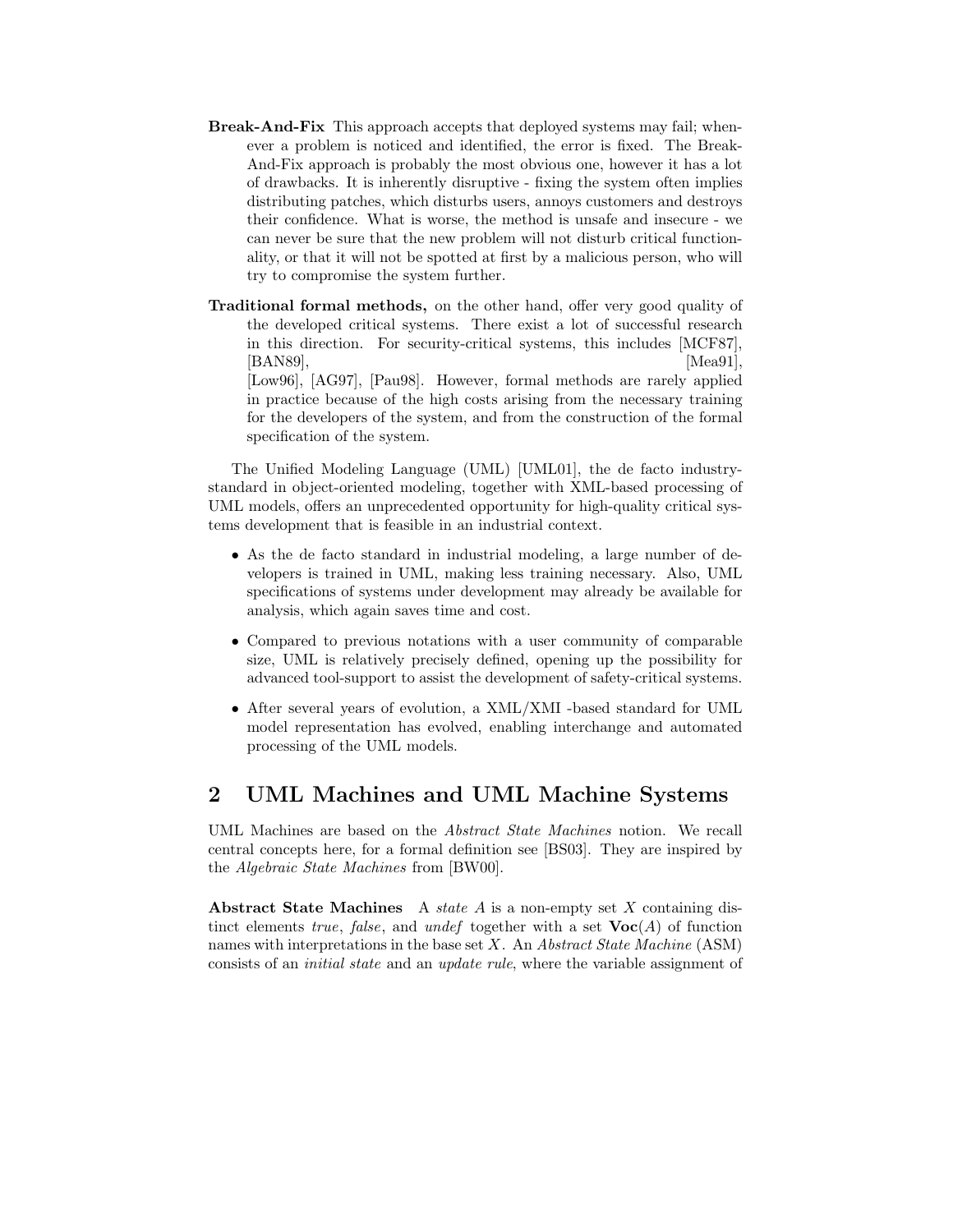the initial state sends each variable to the value undef . An ASM is executed by iteratively firing the update rule. Thereby, its current state is updated; that is, the interpretations of its functions are redefined in terms of the previous interpretations. The syntax and informal semantics of update rules is given inductively as follows (the formal semantics can be found in [BS03]):

skip : causes no change.

 $f(\bar{s}):=t$ : updates f at the tuple  $\bar{s}$  to map to the element t.

if g then R else  $S$ : If g holds, the rule R is executed, otherwise S.

 $$ two update rules  $f(\bar{s}) := t$  and  $f(\bar{s}) := t'$ , we have  $t = t'$ ; otherwise the execution stops.

seq  $R$   $S$  endseq :  $R$  and  $S$  are executed sequentially.

**loop** v through list X  $R(v)$  : iteratively execute  $R(x)$  for all  $x \in X$ .

case v of  $x_1$  : do  $R_1$  ...  $x_n$  : do  $R_n$  else S : execute by case distinction.

Extending ASMs to UML Machines We define UML Machines, an extension of ASMs with a UML-like communication mechanism that uses buffers. We will use UML Machines to specify components of a system that interact by exchanging messages from a set Events which are dispatched from resp. received in multi-set buffers (output queues resp. input queues).

**Definition 1** A *UML Machine*  $(A, \text{inQu}_A, \text{outQu}_A)$  is given by an ASM A and two multi-set names  $\text{in}Q_{\mathsf{u}_A}$ , out $Q_{\mathsf{u}_A} \in \textbf{Voc}(A)$  such that the rules in A change  $inQu<sub>A</sub>$  only by removing and outQu<sub>A</sub> only by adding elements.

The set names  $\mathsf{inQu}_A$ , out $\mathsf{Qu}_A$  model the input buffer and the output buffer of the UML Machine A. We assume that at the initial state of the UML Machine, they always have the value ∅.

The behavior of a UML Machine  $(A, \text{inQu}_A, \text{outQu}_A)$  is captured in the following definition, where a multi-set of input resp. output values represents the input resp. output during a time interval of a given finite length. Possible nondeterminism in the UML Machine rules leads to sets of output sequences.

Let toin $\mathsf{Qu}_A(X)\stackrel{\mathrm{def}}{=} \mathsf{in} \mathsf{Qu}_A:=\mathsf{in} \mathsf{Qu}_A \uplus X.$  Given a UML Machine  $(A,\mathsf{in} \mathsf{Qu}_A,$  $\mathsf{outQu}_A),$  and a sequence  $\vec{I}$  of multi-sets, consider the UML Machine  $\mathbf{Behav}(A(\vec{I}))$ with the vocabulary  $\mathbf{Voc}(\mathbf{Behav}(A(\vec{I}))) \stackrel{\text{def}}{=} \mathbf{Voc}(A) \cup \{\mathsf{outlist}(A)\}\text{, and the rule}$ **Behav** $(A(\vec{I}))$  given in Fig. 1. For any given run  $r \in \text{Run}(\text{Behav}(A(\vec{I})))$  of the UML Machine **Behav** $(A(\vec{I}))$ , after completion of r, outlist $(A)$  contains a sequence of multi-sets of values outlist $(A)^r$ .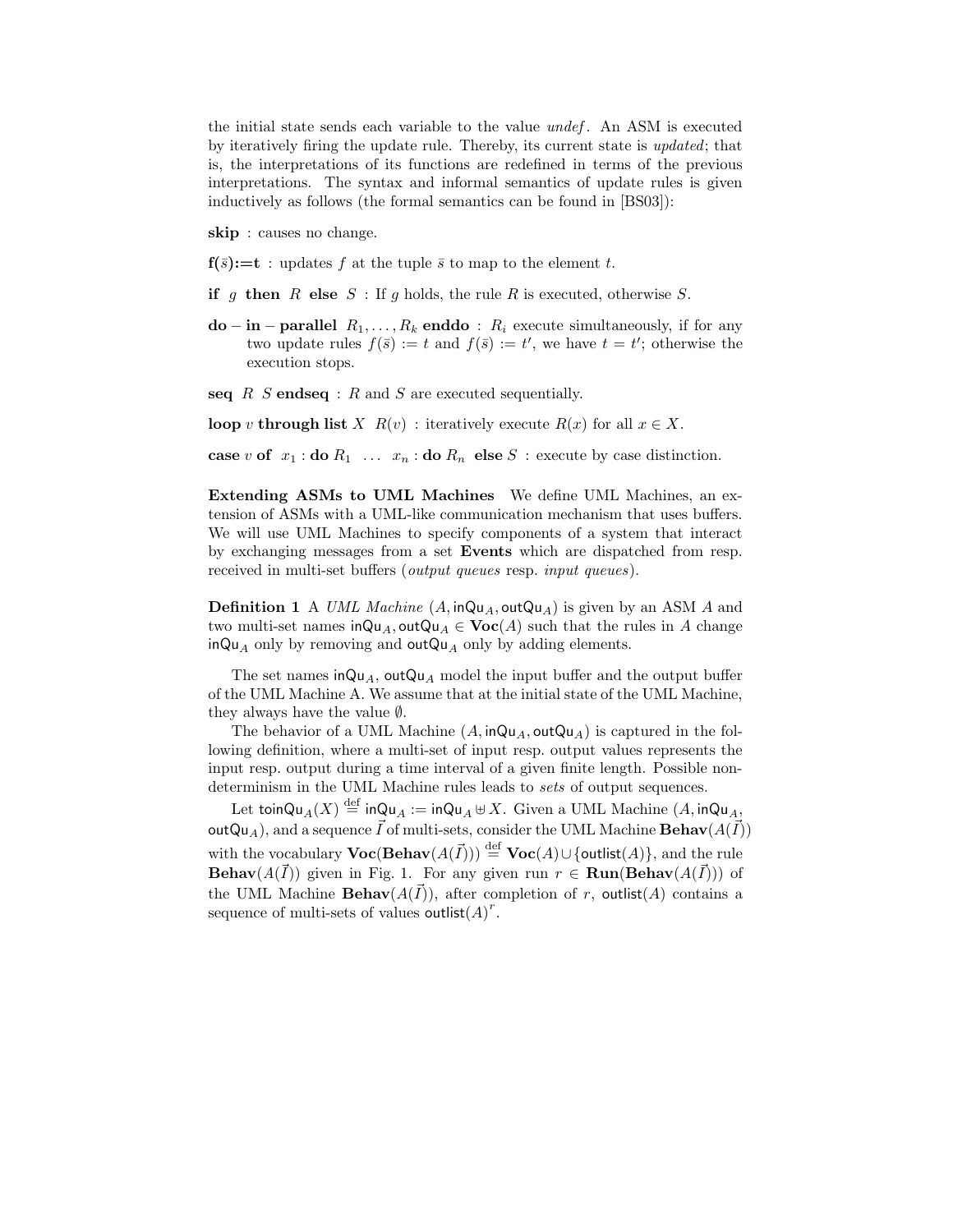**Definition 2** The input/output behavior of a UML Machine  $(A, \text{inQu}_A, \text{outQu}_A)$ is a function  $\llbracket A \rrbracket$  () from finite sequences of multi-sets of values to sets of sequences of multi-sets of values defined by  $[[A]](\vec{I}) \stackrel{\text{def}}{=}$  {outlist $(A)^r : r \in$  $\textbf{Run}(\textbf{Behav}(A(\vec{I}))).$ 

Intuitively, given a sequence  $\vec{I}$  of multi-sets of input values, the rule **Behav** $(A(\vec{I}))$  computes the set of possible sequences of multi-sets of output values by iteratively adding each multi-set in  $\vec{I}$  to in $\mathsf{Qu}_{A}$ , calling A, and recording the multi-set of output values from  $\text{outQu}_A$  in  $\text{outlist}(A)$ .

We would like to build up UML specifications in a modular way, by combining a set of UML Machines together with communication links connecting them to form a new formal specification. To achieve this, we define the notion of a UML Machine System (UMS). Our approach allows a rather flexible treatment of the communication since the UMS main loop (Fig. 2) can be modified as necessary. For example, our explicit way of modeling the communication links and the messages exchanged over them allows modeling exterior influence on the communication within a system (such as attacks on insecure connections, or quality-of-service aspects of network).

**Definition 3** An *UML Machine System (UMS)*  $A = (Name_A, Comp_A, Sched_A,$ Links<sub>A</sub>, Msgs<sub>A</sub>) is given by

- a name  $Name_A \in UMNames$ ,
- a finite set  $Comp_A$  of UML Machines called *components*
- a UML Machine  $Sched_A$ , the *scheduler* that may call the components as subroutines,
- a set Links<sub>A</sub> of two-element sets  $l \subseteq \text{Comp}_A$ , the *communication links* between them, and
- a set of messages  $\mathsf{Msgs}_A \subseteq \mathsf{MsgNm}$  that the UML Machine System is ready to receive.

```
Rule \textbf{ Behavior}(A(\vec{I}))loop I through list \vec{I}toin\mathsf{Qu}_A(I)\textbf{Exec}(A)outlist(A) := outlist(A).outQu<sub>A</sub>
                outQu<sub>A</sub> := \emptyset
```
Figure 1: Behavior of a UML Machine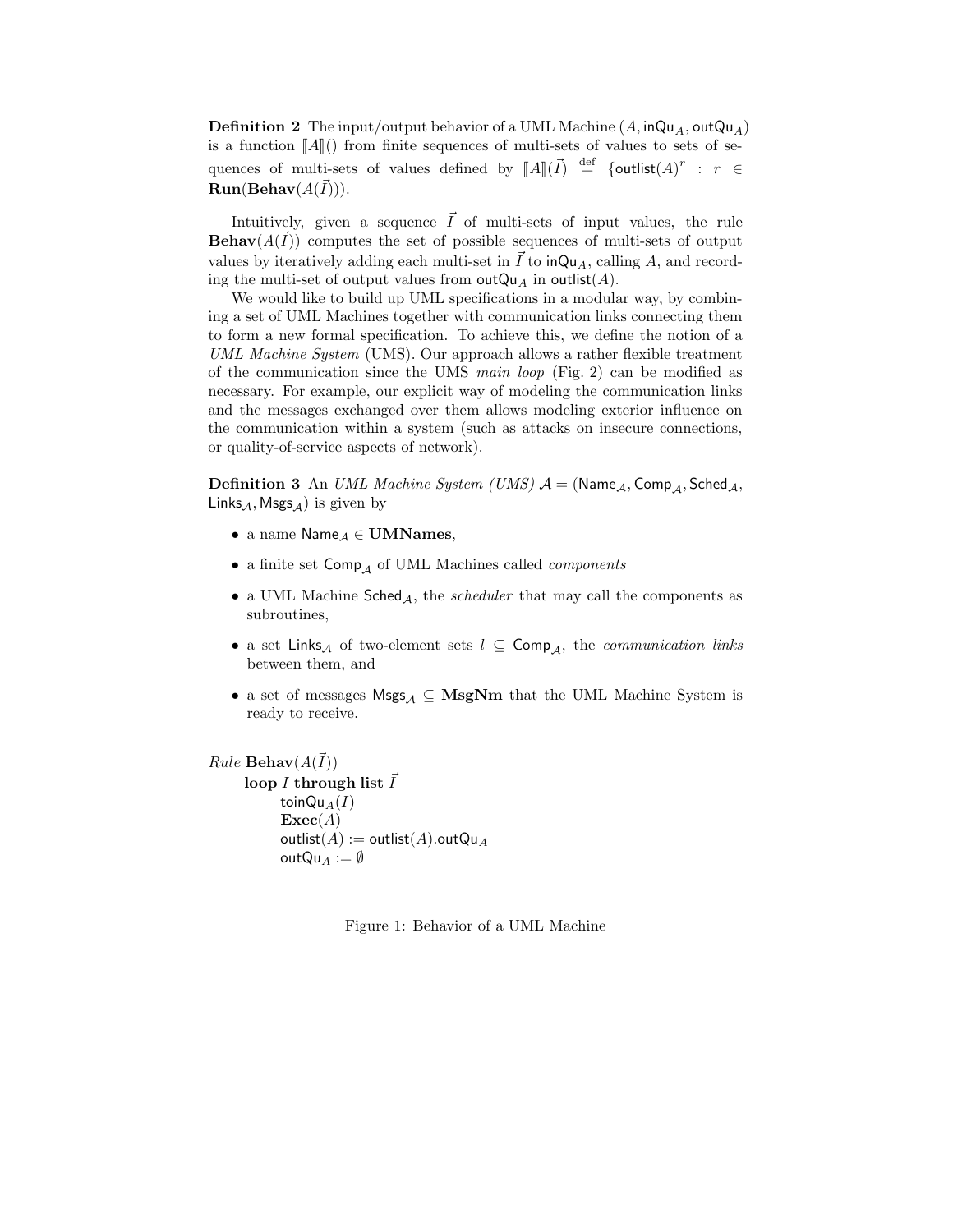```
Rule \langle A \rangleseq
              forall S with S \in \textsf{Comp}_{\mathcal{A}} do
                            {\sf inQu}_{\langle S\rangle}:={\sf inQu}_{\langle S\rangle}\uplus\{\!\!\{ \mathsf{tail}(e) : e \in (\mathsf{inQu}_{\langle \mathcal{A} \rangle} \!\!\setminus\! \mathsf{Msgs}_{\mathcal{A}}) \!\uplus\biguplus_{l\in links_S}\mathsf{linkQu}_{\langle \mathcal{A}\rangle}(l)\land \mathbf{head}(e)=S \}\mathsf{inQu}_{\langle \mathcal{A} \rangle} := \emptyset\langleSched_A \rangleforall l with l \in Links<sub>A</sub> do
                            {\sf linkQu}_{\langle\mathcal{A}\rangle}(l):=\{ \!\!\{ e\in {\sf outQu}_{\langle S\rangle}:\;S \in \text{Comp}_{\mathcal{A}} \wedge l = \{\text{head}(e), A_i\}\mathsf{outQu}_{\langle \mathcal{A}\rangle}:=\mathsf{outQu}_{\langle \mathcal{A}\rangle }\uplus \biguplus_{S\in \mathsf{Comp}_\mathcal{A}}\mathsf{\{tail}(e):e \in \textsf{outQu}_S \land \textbf{head}(e) = \langle A \rangleforall S with S \in \text{Comp}_A do
                            out\mathsf{Qu}_{\langle S \rangle}:=\emptysetendseq
```
Figure 2: Main loop of a UML Machine System

The set MsgNm consists of finite sequences of names  $n_1 \n_2 \ldots \n_n$  where  $n_1, \ldots, n_{k-2}$  are names of UMSs,  $n_{k-1}$  is a name of a UML Machine, and  $n_k$  is the local name of the message. We define the set Events of events to consist of terms of the form  $msg(exp_1, \ldots, exp_n)$  where  $msg \in \textbf{MsgNm}$  is an *n*-ary message name and  $exp_1, \ldots, exp_n \in \mathbf{Exp}$  are expressions, the *parameters* or arguments of the event (for a given set of expressions  $Exp$ ).

We recursively define the behavior of any UMS  $A$  as a UML Machine  $\langle A \rangle$ . For any UML Machine A, we define  $\langle A \rangle \stackrel{\text{def}}{=} A$ . Given a UMS A, the UML Machine  $\langle A \rangle$  models the joint execution of the components of A and their communication by exchanging messages over the links. The execution rule for  $\langle A \rangle$  is given in Fig. 2 (where  $links_S \stackrel{\text{def}}{=} \{\{A, B\} \in \mathsf{Links}_{\mathcal{A}} : A = S\}$  is the set of links connected to  $S$ ).

## 3 Formal Semantics for a Fragment of UML

We sketch our approach to defining a formal semantics for UML models on the example of Sequence Diagrams. Further UML Diagrams are formalized similarly [Jür02b] (where also more details about this approach can be found).

In UML, messages can be synchronous (meaning that the sender of the message passes the thread of control to the receiver and receives it back together with the return message) or asynchronous (meaning that the thread of control is split in two, one each for the sender and the receiver). Accordingly, we partition the set of message names  $MsgNm$  into sets of operations  $Op$ , signals  $Sig$ , and return messages Ret. Because of the space restrictions, here we only give a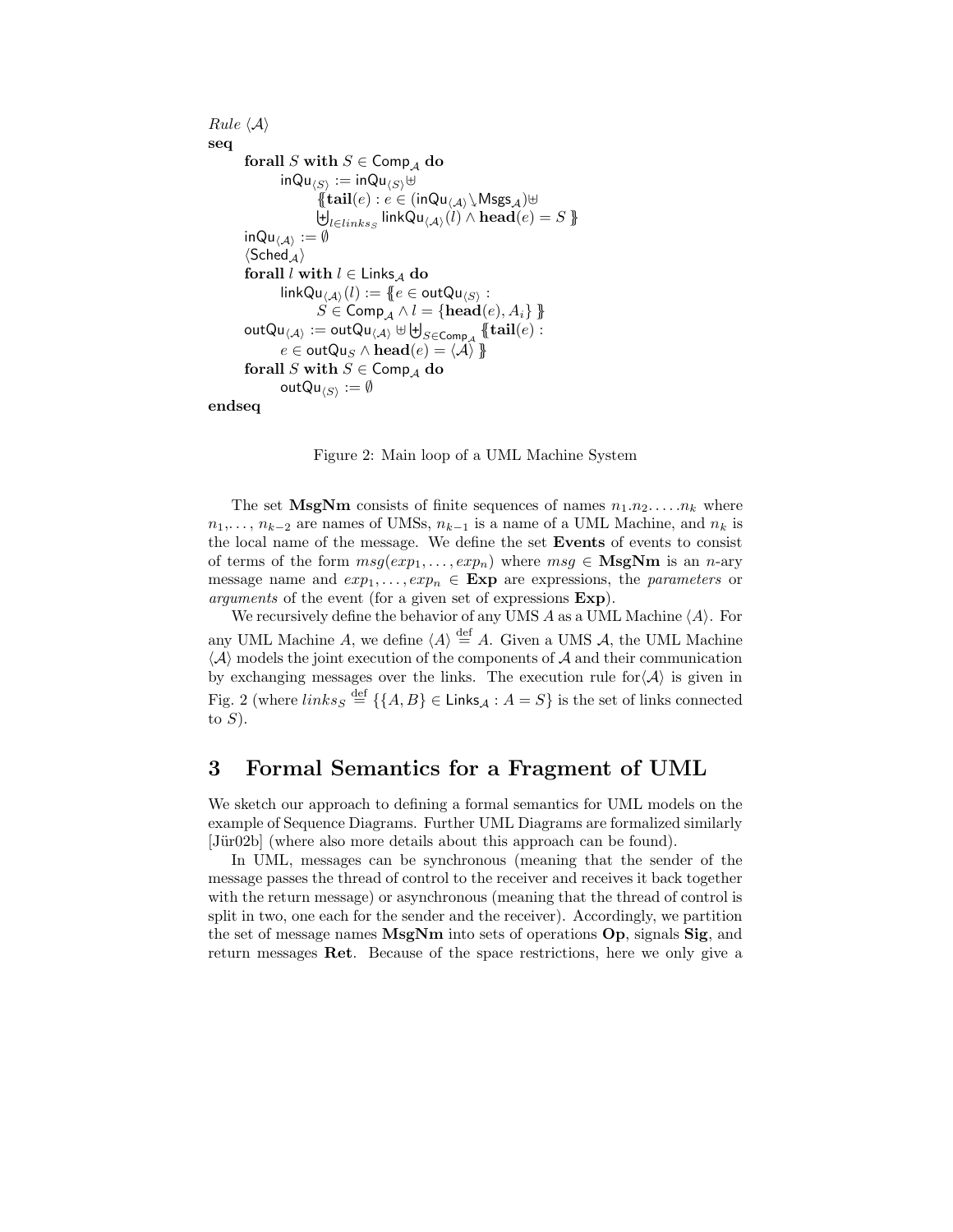formalization of the asynchronous communication.

In our model, every object or subsystem O has associated multi-sets  $\mathsf{inQu}_O$ and outQu<sub>O</sub> (event queues). We model sending a message  $msg = op(exp_1, \ldots,$  $exp_n$ ) ∈ Events from an object S to an object R as follows:

- (1) The object S places the message  $R.msg$  into its multi-set out $\mathsf{Qu}_S$ .
- (2) The dispatching component distributes the messages from out-queues to the intended in-queues (while removing the message head); in particular, *R.msg* is removed from out $\mathsf{Qu}_S$  and msg added to in $\mathsf{Qu}_R$ .
- (3) The object  $R$  removes msg from its in-queue and processes its content.

This way of modeling communication allows for a very flexible treatment; for example, we can modify the UMS main loop (Fig. 2) to take account of knowledge on the underlying communication layer (such as security or performance issues).

Objects may execute actions. We write Action for the set of actions which are expressions of the following forms:

Send action: send(sig(a<sub>1</sub>, ..., a<sub>n</sub>)) for an n-ary signal sig ∈ Sig and argument  $a_i \in \mathrm{Exp}.$ 

#### Void action: nil

For any action a, we define the expression  $ActionRule(a)$  (where A is the UML machine in which  $ActionRule(a)$  is executed).

ActionRule(send(e)) 
$$
\equiv
$$
 (outQu<sub>A</sub> := outQu<sub>A</sub>  $\uplus$  { $e$  })  
ActionRule( $nil$ )  $\equiv$  skip

The set of Boolean expressions BoolExp is the set of first-order logical formulae with equality statements between elements of Exp as atomic formulae.

#### 3.1 Sequence diagrams

To demonstrate how behavioral diagrams can be included in our framework for defining a formal semantics for UML, we exemplarily consider a (again simplified and restricted) fragment of sequence diagrams.

For readability, the prefix *obj* on the messages sent to an object *obj* which is contained in a sequence diagram may be omitted in that diagram (since it is implicit).

Abstract syntax of sequence diagrams A sequence diagram  $D = (Obj(D)),$  $\textsf{Links}(D)$ ) is given by

• a set  $\text{Obj}(D)$  of pairs  $(O, C)$  where O is an object of class C whose interaction with other objects is described in D and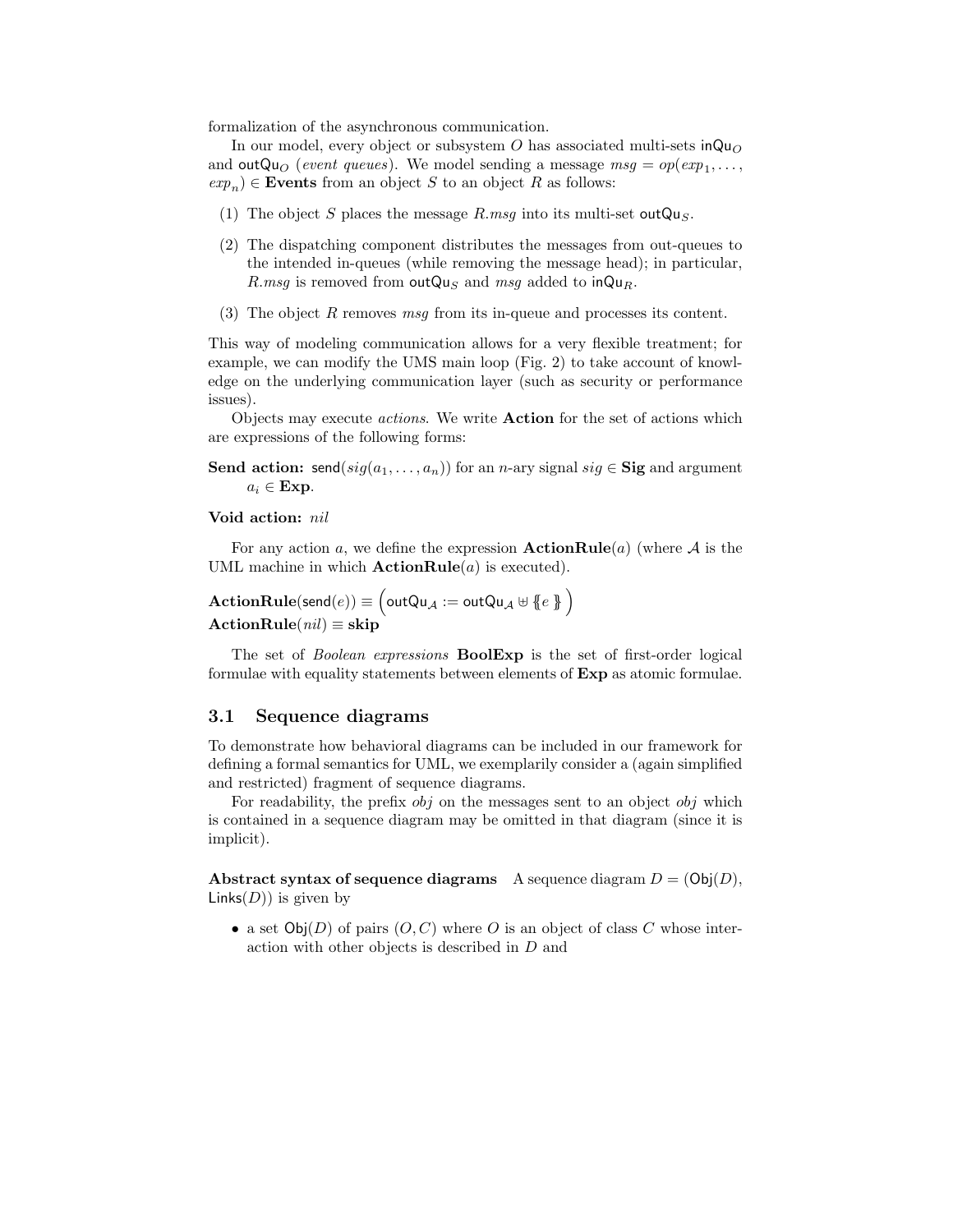- a sequence Links(D) consisting of elements of the form  $l = (source(l),$  $\text{guard}(l)$ , msg $(l)$ , target $(l)$ ) where
	- source(l) ∈ Obj(D) is the source object of the link,
	- guard(l) ∈ BoolExp is a Boolean expression (the guard of the link),
	- msg(l) ∈ Events is the message of the link, and
	- target(l) ∈ Obj(D) is the target object of the link.

Behavioral semantics We fix a sequence diagram Smodeling the objects in  $\text{Obj}(\mathcal{S}) \stackrel{\text{def}}{=} \bigcup_{D \in \mathcal{S}} \text{Obj}(D)$  and an object  $O \in \text{Obj}(\mathcal{S})$ . Further we assume that the set **Var** contains elements  $arg_{O,l,n}$  for each  $O \in \text{Obj}(\mathcal{S})$  and numbers l and n, representing the nth argument of the operation that is supposed to be the Ith operation received by  $O$  according to the set of sequence diagrams  $S$ , and define  $args_{O,l} = [arg_{O,l,1}, \ldots, arg_{O,l,k}]$  (where the operation is assumed to have k arguments). Then we give the behavior of  $O$  as defined in  $S$  as a UML machine  $(\llbracket \mathcal{S}.O\rrbracket^{SD}, \{\mathsf{inQu}_{\llbracket \mathcal{S}.O\rrbracket^{SD}}\}, \{\mathsf{outQu}_{\llbracket \mathcal{S}.O\rrbracket^{SD}},$ 

finished<sub>[[S.O]</sub> $SD$ }). The rule of the UML machine  $[D.O]^{SD}$  is given in Fig. 3.

```
Rule 
if cncts = [ then finished_{D.O} := true
else
       if source(head(cncts)) = O \wedge guard(head(cncts))
              then
                     ActionRuleSD(msg(head(cncts)));
                     if target(head(cncts)) \neq O then
                            cncts := tail(cncts);if target(head(cncts)) = O then
              choose e with e \in \text{inQu}_O \wedge\text{msgnm}(\text{msg}(\text{head}(\text{cncts}))) = \text{msgnm}(e) \text{ do}\mathsf{inQu}_O := \mathsf{inQu}_O \setminus \{\!\!\{e\!\!\} \};
                     args_{D, \text{lnum}} := \textbf{A} \text{rgs}(e);lnum := lnum + 1;if \text{msgnm}(e) \in \text{Op} \text{ then}{\rm sender}({\bf msgnm}(e)) :=\textbf{sndr}(e).sender(\textbf{msgnm}(e));
                     cncts := tail(cncts)
```
Figure 3: UML machine for sequence diagram

Given a sequence  $\vec{l}$  of links and an object O, define  $\vec{l}_O$  to be the subsequence  $\vec{l}$  of those elements l with source(l) = O or target(l) = O.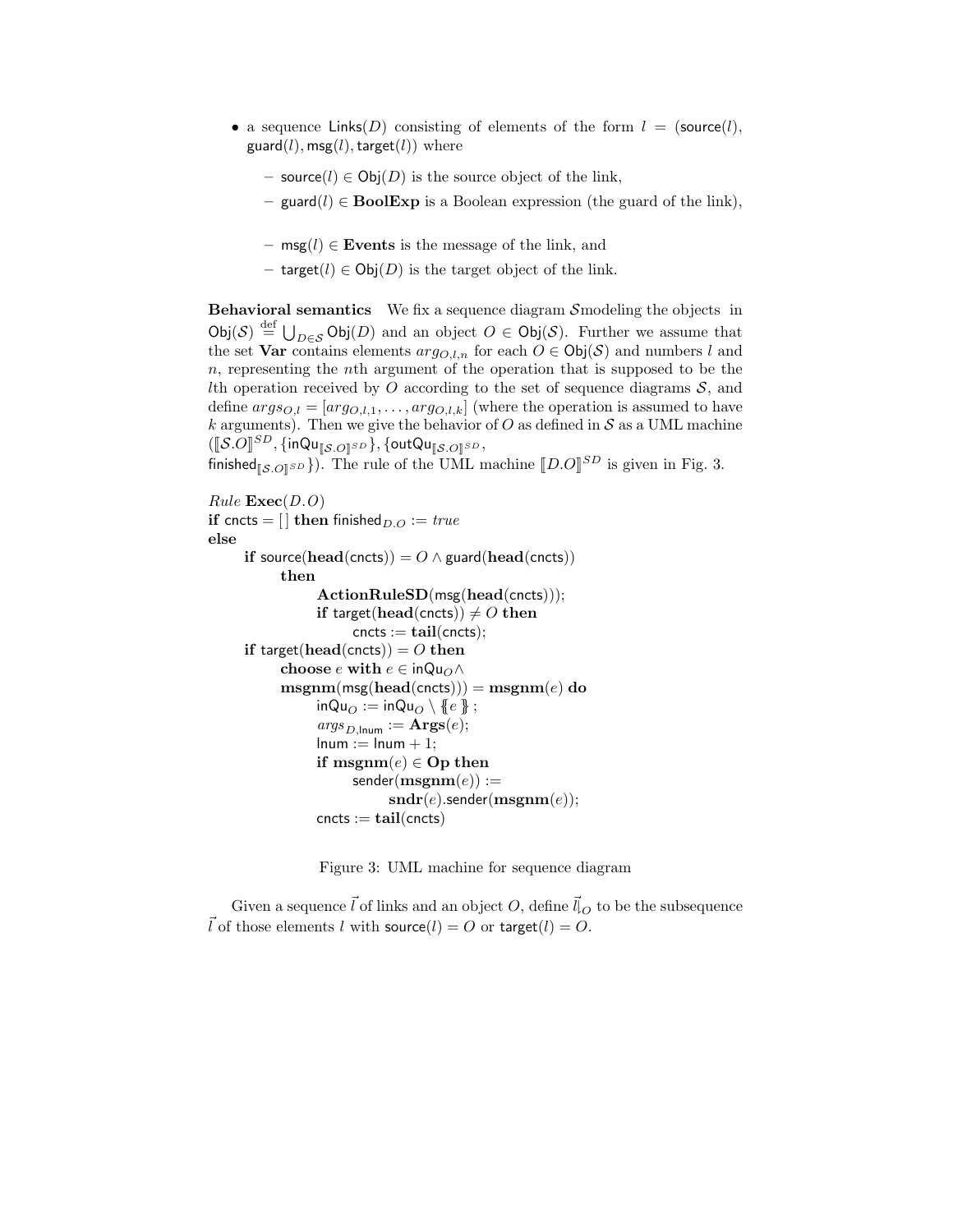#### 3.2 Reasoning about model properties

The UML Machines framework allows formally inspecting the UML Model for certain properties. In case of a security-critical system, these can be for example "data security" (indicating that certain data item shall not leak out of a system component). The desirable security properties can be introduced in the model using UML extension (see  $[\text{J\ddot{u}r03}]$  for details) and further the whole model can be checked for consistency, whether the required properties are met by the design.

To investigate security properties of a system, it is extended with a subsystem modeling behavior of a potential adversary. The notion of UMS allows its natural modeling. We can create specific types of adversaries that attack different parts of the system in a specified way. For example, an attacker of type insider may be able to intercept the communication links in a company-wide local area network. We model the behavior of the adversary by defining a class of UML Machines that can access the communication links of the system in a specified way. To evaluate the security of the system with respect to the given type of adversary, we consider the joint execution of the system with any UML Machine in this class.

Security evaluation of specifications is done with respect to a given type A of adversary. For this, in particular, one has to specify a set  $\mathcal{K}_A^p \subseteq \mathbf{Exp}$  of previous knowledge of the adversary type A. Also,  $\mathcal{K}_A^a \subseteq \textbf{Exp}$  contains knowledge that may arise from accessing components (see below). We define  $\mathcal{K}_A^0 = \mathcal{K}_A^a \cup \mathcal{K}_A^p$  to be the initial knowledge of any adversary of type A.

Given a UMS  $\mathcal A$  we define the set  $int_{\mathcal A}$  of (recursively) contained components:

- for an UML Machine A,  $int_A := \{A\}$  and
- for a UMS  $\mathcal{A}, int_{\mathcal{A}} := \bigcup_{\mathcal{B} \in \mathsf{Comp}_{\mathcal{A}}} int_{\mathcal{B}}.$

Similarly, for a UMS  $A$  we define the set  $\mathit{lks}_A$  of (recursively) contained links:

- for an UML Machine A,  $lks_A := \emptyset$  and
- for a UMS  $A$ ,  $\mathit{lks}_A :=$  Links $_A \cup \bigcup_{B \in \mathsf{Comp}_A} \mathit{lks}_B$ .

To capture the capabilities of a possible attacker, we assume that, given a UMS A, we have a function threats  $A(x)$  that takes a component or link  $x \in$  $int_{\mathcal{A}} \cup lks_{\mathcal{A}}$  and a type of adversary  $\tilde{A}$  and returns a set of strings threats ${}_{A}^{\mathcal{A}}(x) \subseteq$ {delete, read, insert, access} under the following conditions:

- for  $x \in int_{\mathcal{A}}$ , we have threats ${}_{A}^{\mathcal{A}}(x) \subseteq {\{\text{access}\}},$
- for  $x \in lks_{\mathcal{A}},$  we have threats ${}_{A}^{\mathcal{A}}(x) \subseteq {\{\mathsf{delete}, \mathsf{read}, \mathsf{insert}\}}$ , and
- for  $l \in lks_{\mathcal{A}}$  with  $i \in l$  and threats  $A(i) = \{$  access}, the equation threats ${}^{\mathcal{A}}_A(l)=\{$ delete, read, insert $\}$  holds.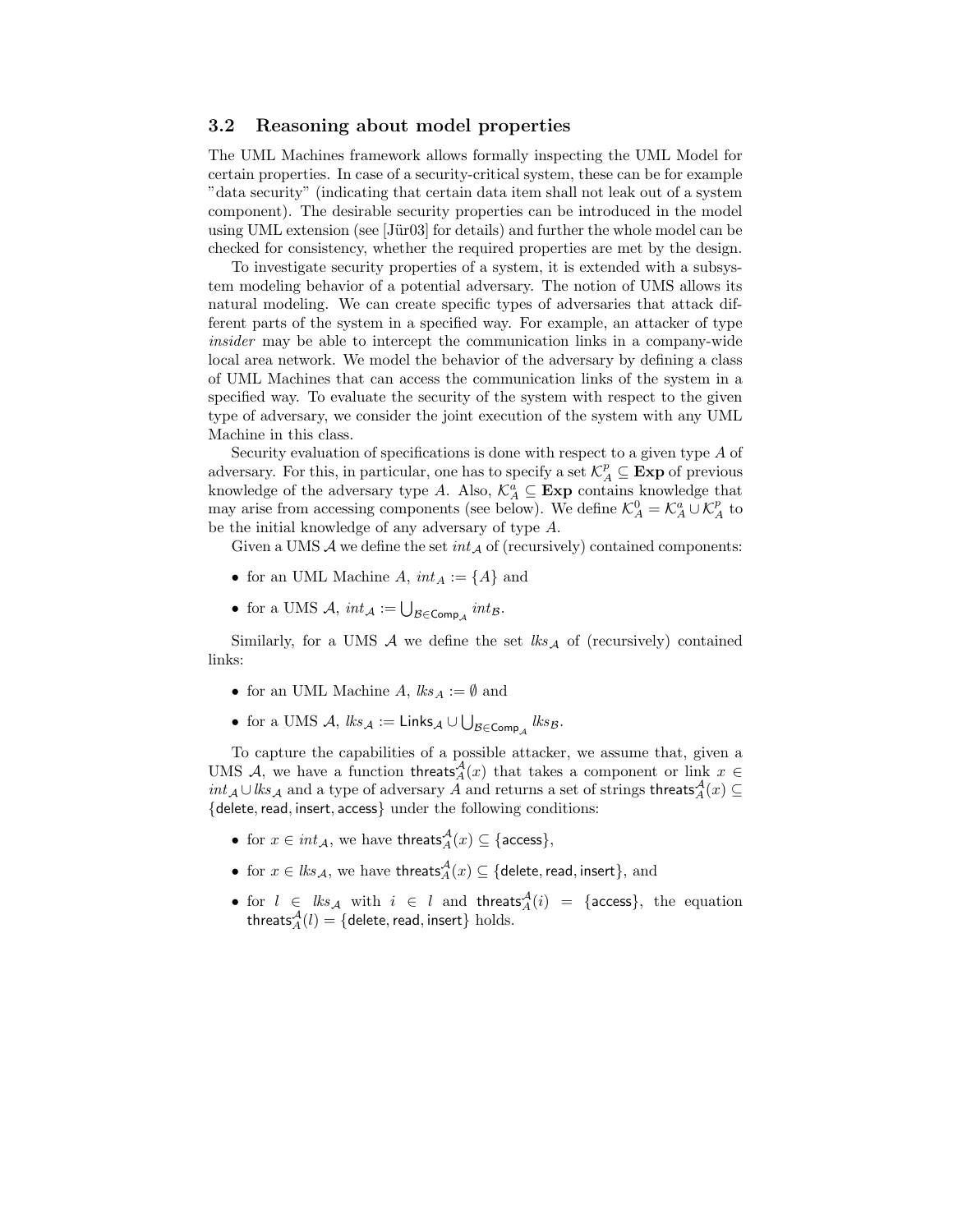The idea is that threats  $A(x)$  specifies the *threat scenario* against a component or link  $x$  in the UML Machine System  $A$  that is associated with an adversary type A. On the one hand, the threat scenario determines which data the adversary can obtain by accessing components, on the other hand, it determines, which actions the adversary is permitted by the threat scenario to apply to the concerned links. Thus each function threats() gives rise to the set of accessed data  $\mathcal{K}_A^a$  mentioned above and a set of permitted actions  $perm_A$ :

- $\bullet$   $\mathcal{K}^{a}_{A}$  consists of all expressions appearing in the specification for any  $i$   $\in$  $int_{\mathcal{A}}$  with access  $\in$  threats $_{A}^{\mathcal{A}}(i)$ .
- $perm_A$  consists of
	- all actions delete<sub>l</sub> ≡ linkQu<sub>A</sub>(l) := Ø for any  $l \in lks_{\mathcal{A}}$  with delete ∈ threats ${}_{A}^{\mathcal{A}}(l)$  (deletes all elements from linkQu ${}_{\mathcal{A}}(l)),$
	- all actions read<sub>l</sub> $(m) \equiv m := \text{linkQu}_{\mathcal{A}}(l)$  for any  $l \in lks_{\mathcal{A}}$  with read ∈ threats ${}^{\mathcal{A}}_A(l)$  and any variable name  $m$  (copies the content of linkQu ${}_{\mathcal{A}}(l)$ to the variable  $m$ ), and
	- all actions insert<sub>l</sub>(e) ≡ linkQu<sub>A</sub>(l) := linkQu<sub>A</sub>(l)  $\forall$  {{ e }} for any l ∈  $lls_{\mathcal{A}}$  with insert  $\in$  threats ${}_{\mathcal{A}}^{\mathcal{A}}(l)$  and any  $e \in \mathcal{K}_{\mathcal{A}}^0$  (adds an element  $e$  to linkQu<sub>A</sub> $(l)$ ).

Intuitively,  $perm_A$  consists of those actions that an adversary of type A is capable of doing with respect to the multi-set link $\mathsf{Qu}_{\mathcal{A}}(l)$  for any link l.

## 4 UML and XML-based Analysis for Critical Systems Development

We will now explain how UML, together with an XML-based analysis of UML models, can be used as a basis for a formally based method for critical systems development. We will first analyze our requirements on the proposed method, and demonstrate how the UML-based solution meets them. To keep the presentation concise and intelligible, we will restrict ourself to security-critical systems. However our approach is generic, and can be applied to other criticality requirements like safety, quality-of-service, etc.

The UML-based formal methodology for development of security-critical system should meet the following requirement.

- Given a system model described with UML, it should *automatically* evaluate it for security-related vulnerabilities in design.
- The methodology should be available to developers not specialized in security, and still allow them to ensure the necessary security properties of the system under design.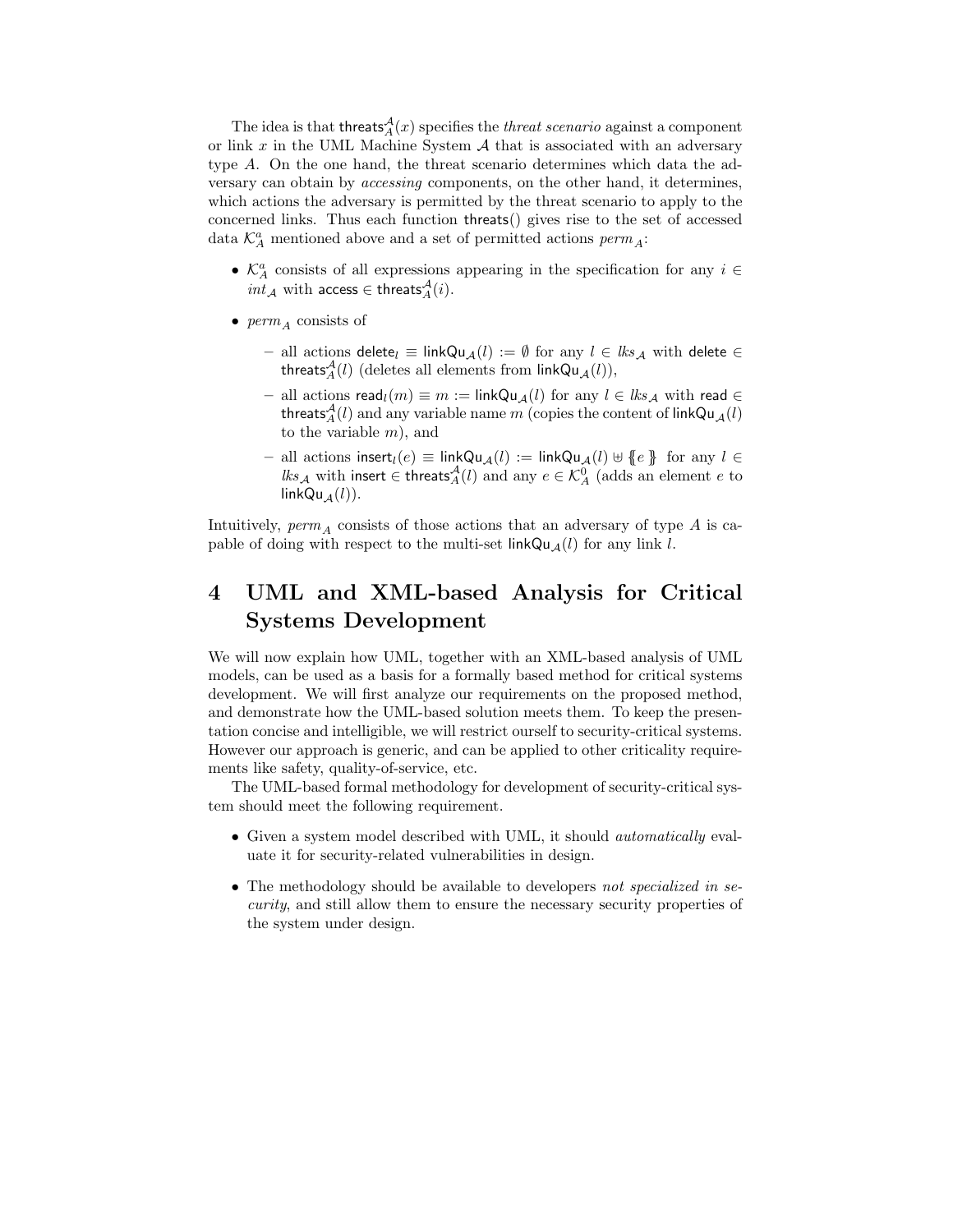- Security properties are often imprecisely defined or misunderstood. Formulating security properties of a system can often be a challenge by itself. Therefore we should enable the user to define easily and unambiguously both security features and security requirements of the system. The latter step is often considered as granted, however for many security properties it can be very difficult  $[{\rm RSG}^+01]$  and normally requires the developer to have special qualifications in cryptography.
- Costs of correcting flaws in a software system grow dramatically in the process of development, therefore we would like to consider security from early design phases.
- Consider security on different levels of abstraction, and in system context. Security of a complex distributed computer system can be violated on different levels. Even worse, security properties are generally not preserved by the composition [Jür01] and therefore blindly combining even proven security mechanisms may result in a faulty system. The method should detect these kinds of errors.
- Make use of the powerful pattern concept and encapsulate established rules of prudent security engineering.
- For certain security-critical software products, like for example firewalls, the acceptance procedure is comparable to the development itself in laboriousness. Thus we want to make certification cost-effective.

Now we will look closer at some of the requirements listed. It is obvious that today any software development methodology, which aims broad acceptance, needs to provide the end user with software tools supporting it. We were facing two challenges in this regard.

First, we need a uniform and standardized way of acquiring and processing UML models. Until recently there were no standards on storing UML models, and different UML editing tools were producing files in proprietary format. The development and spreading of XML as a universal data representation language motivated the development of the XML Metadata Interchange (XMI) [Obj02b] language for storing UML models into a file.

For developing critical systems using UML and XML-based analysis, one needs a precise semantics of the used notation. The UML is relatively precisely defined, however its semantics is given partially in prose, leaving room for ambiguities [UML01]. We have refined the semantics by giving mathematically precise meaning of UML constructs, as shown in the next chapter.

Now we will take a close look at UMLsec, the UML-based language for secure-critical system development.

#### 4.1 Creating and Using UMLsec

There is a set of requirements to meet before UML can be used for secure system development. The language must be extended with the necessary security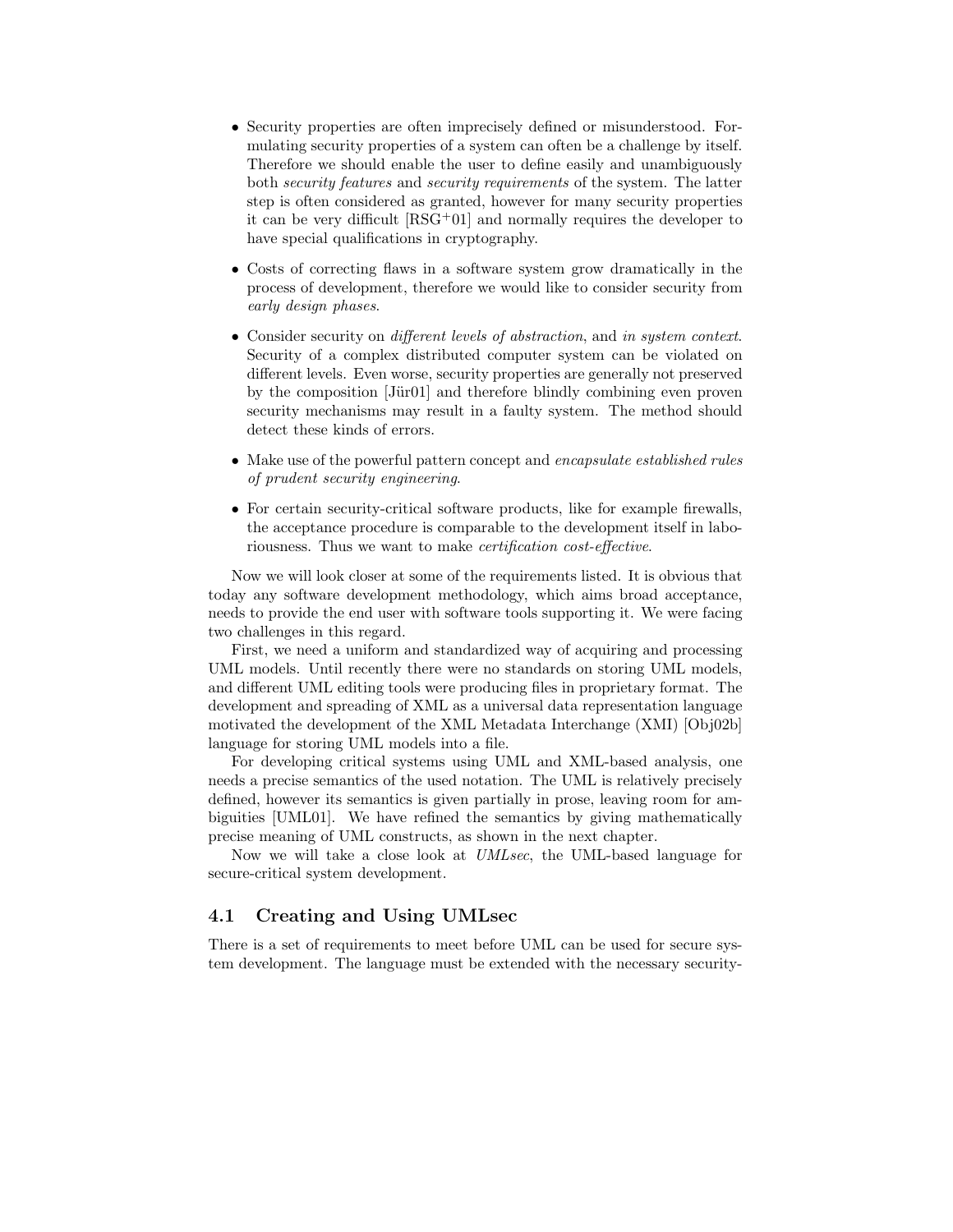related constructs. Correct application of the new language in the application domain must be described and enforced. The conflict between flexibility and non-ambiguity of the notation must be solved. Last but not least, tools for working with UMLsec models must be created. In more details, on the notational level we want the language to have the following properties.

- **Basic security requirements** such as *secrecy* and *integrity* should be integrated into the language.
- Different Threat scenarios should be considered automatically depending on the adversary strengths.
- Common security concepts like for example tamper-resistant hardware should be readily available.
- Common security mechanisms like for example *access control* should be included in the language.
- Cryptographic primitives (e.g. (a)symmetric encryption) should be defined and correctly handled. Data security properties of a computer system cannot be feasibly modelled at the abstraction level of the data values and cryptographic key values being processed. In fact a possibility for precise modeling of a cryptographic algorithm at the data value level means finding a feasible way of breaking the algorithm, and therefore renders it useless. Therefore the modeling with UMLsec is normally done on the protocol level using the supplied Cryptographic primitives.
- Physical security of the deployed system need to be described by using the language.
- Security management (e.g. *secure workflow*) should be addressed.
- Domain-specific extensions (Java, smart cards, CORBA, ...) shall be considered during language design.

#### 4.2 UMLsec: Extending UML

The UML specification [UML01] introduces profiles as a lightweight mechanism for extending the language (as opposed to heavyweight extensions through modifying the UML metamodel). A profile contains definitions for stereotypes, tagged values and constraints. Important feature of a lightweight extension is that it should be "strictly additive to the standard UML semantics. This means that such extensions must not conflict with or contradict the standard semantics." [UML01] In particular, adhering to this requirement assures that UMLsec can be used to extend any UML model without conflicting with existing tools or other UML extension, potentially UML profiles for other criticality requirements.

Stereotypes define new types of modelling elements extending the semantics of existing types in the UML metamodel. Their notation consists of the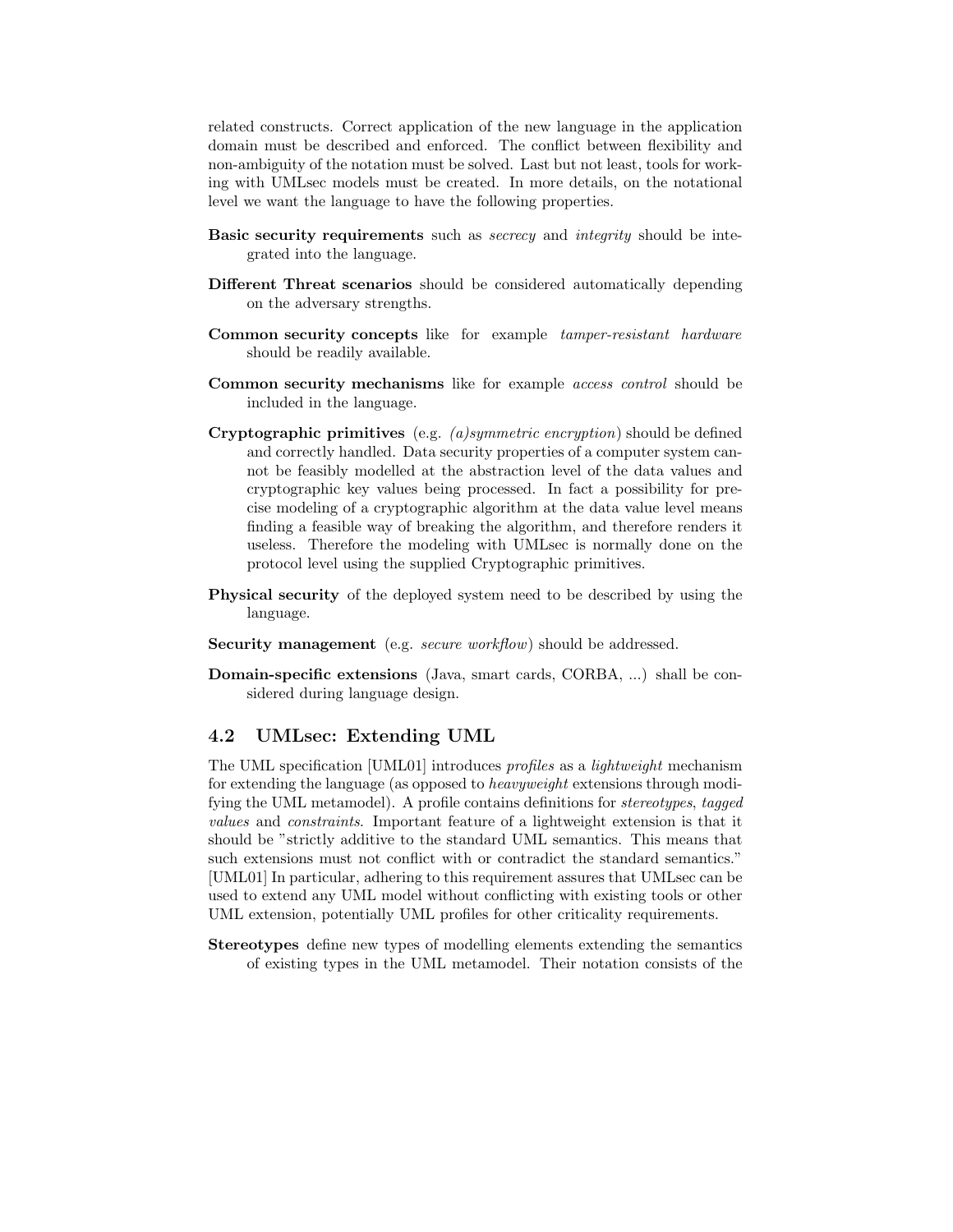name of the stereotype written in double angle brackets  $\langle \langle \rangle \rangle$ , attached to the extended model element. This model element is then interpreted according to the meaning ascribed to the stereotype.

- Tagged values allow explicitly attaching a property to a model element. They are represented by a name=value pair in curly brackets associated with model elements. The value can be either a simple datatype value, or a reference to another model element.
- Constraints can be attached to a model element to refine its semantics. Attached to a stereotype, constraints must be observed by all model elements marked by that stereotype.

With UMLsec, stereotypes and tagged value are used to define data security requirements on model elements, and to define their security-relevant properties. The constraints, given using the formal semantics described below, formulate rules which must be met by the design to support the requested security properties. The most commonly used UMLsec stereotypes together with associated tags are listed in the Fig. 4.

| Stereotype        | Base Class            | <b>Tags</b> | Description                        |
|-------------------|-----------------------|-------------|------------------------------------|
| Internet          | $\operatorname{link}$ |             | Internet connection                |
| encrypted         | link                  |             | encrypted connection               |
| LAN               | link, node            |             | LAN connection wire                |
| smart card        | node                  |             | smart card node                    |
| secure links      | subsystem             |             | enforces secure communication      |
|                   |                       |             | links                              |
| secrecy           | dependency            |             | assumes secrecy                    |
| integrity         | dependency            |             | assumes integrity                  |
| high              | dependency            |             | assumes high sensitivity, both se- |
|                   |                       |             | crecy and integrity                |
| secure dependency | subsystem             |             | structural interaction data secu-  |
|                   |                       |             | rity                               |
| critical          | object, sub-          | secrecy,    | critical object                    |
|                   | system                | integrity,  |                                    |
|                   |                       | high, fresh |                                    |
| no down-flow      | subsystem             | secret      | prevents leak of information       |
| fair exchange     | subsystem             | start, stop | after start eventually reaches     |
|                   |                       |             | stop                               |
| guarded access    | subsystem             |             | access control using guard ob-     |
|                   |                       |             | jects                              |
| guarded           | object                | guard       | guarded object                     |

Figure 4: UMLsec stereotypes

To enable automatic reasoning about UMLsec model properties, formal semantics are introduced, which give mathematically precise meaning to the UML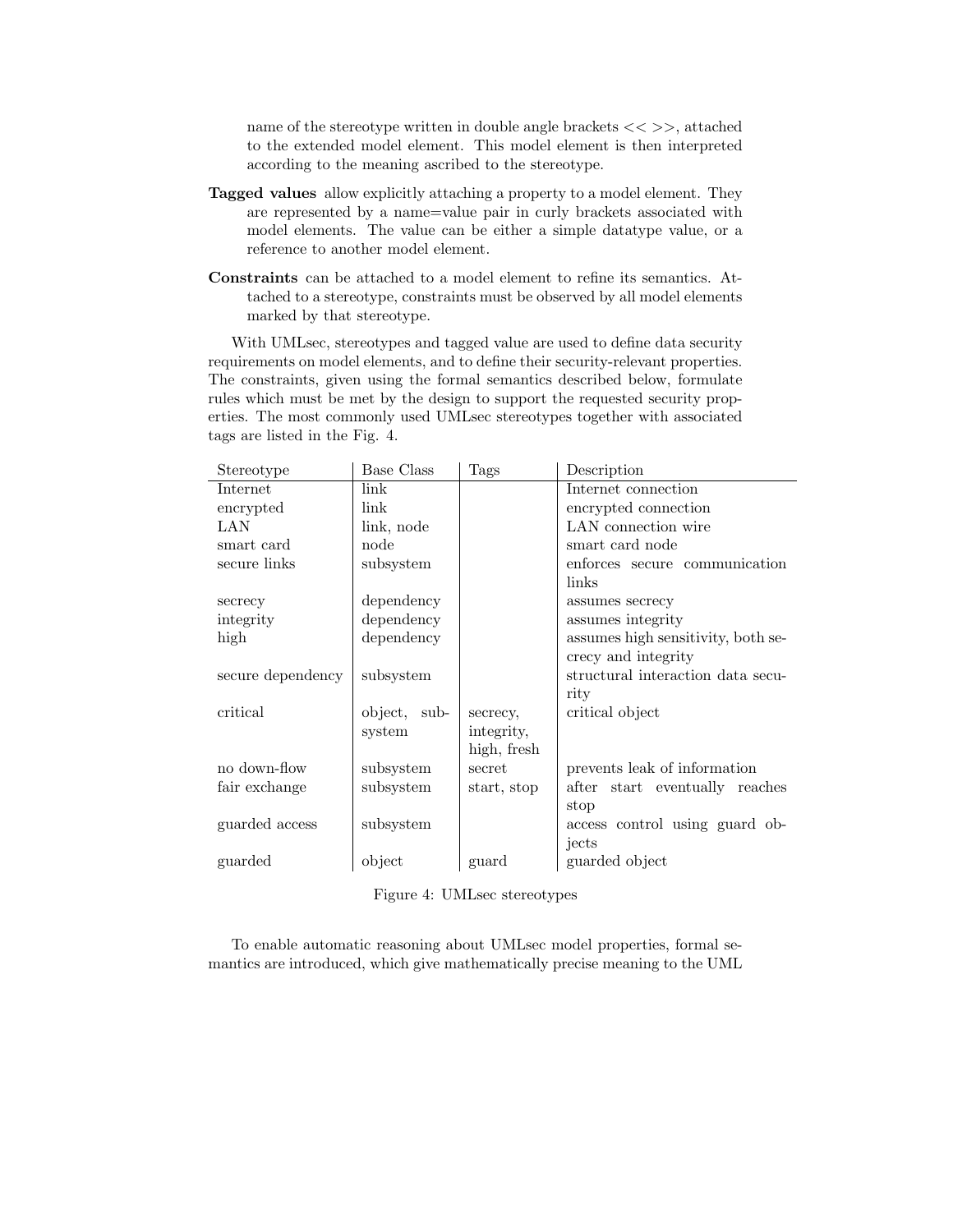subset we are using, and to UMLsec constructs in its content. The following subset of UML diagrams is considered.

- Class diagrams define the static class structure of the system: classes with attributes, operations, and signals and relationships between classes. On the instance level, the corresponding diagrams are called Object diagrams.
- Statechart diagrams give the dynamic behavior of an individual object or component: events may cause a change in state or an execution of actions.
- Sequence diagrams describe interaction between objects or system components via message exchange.
- Activity diagrams specify the control flow between several components within the system, usually at a higher degree of abstraction than statecharts and sequence diagrams. They can be used to put objects or components in the context of overall system behavior or to explain use cases in more detail.
- Deployment diagrams describe the physical layer on which the system is to be implemented.
- Subsystems (a certain kind of packages) integrate the information between the different kinds of diagrams and between different parts of the system specification.

#### 4.3 Security Analysis of UMLsec Models

To apply formal verification methods for testing security properties of a distributed - which means open - system, it is necessary to "close" it by modeling all the possible interactions between the system and the outside world. This includes behavior of the potential adversary trying to break or compromise the system. For that reason, efficiency and reliability of the automated verification of security properties depend on the correctness and completeness of the simulated adversary behavior. The issue is addressed in the literature, for example [Low99] and [FJ00]. To create the adversary model we do not have to foresee any possibly attack scenario; we can define an intruder which can do everything possible, as shown on Fig. 5, and further restrict his behavior using additional information about the system.

The extent of possible intervention into the system functionality depends on the physical properties of the system, and on the adversary abilities. The UMLsec methodology provides possibility to define these parameters, addressing two issues. Firstly, obviously impossible attack scenario are not included in the analysis report. Secondly, the whole analysis process can be clustered into several steps, avoiding the state explosion problem [EMCGP00].

We suggest that there can be adversaries with different capabilities regarding intervention with the system. Considering for example an online banking application, a simple user could read and modify information on the Internet, and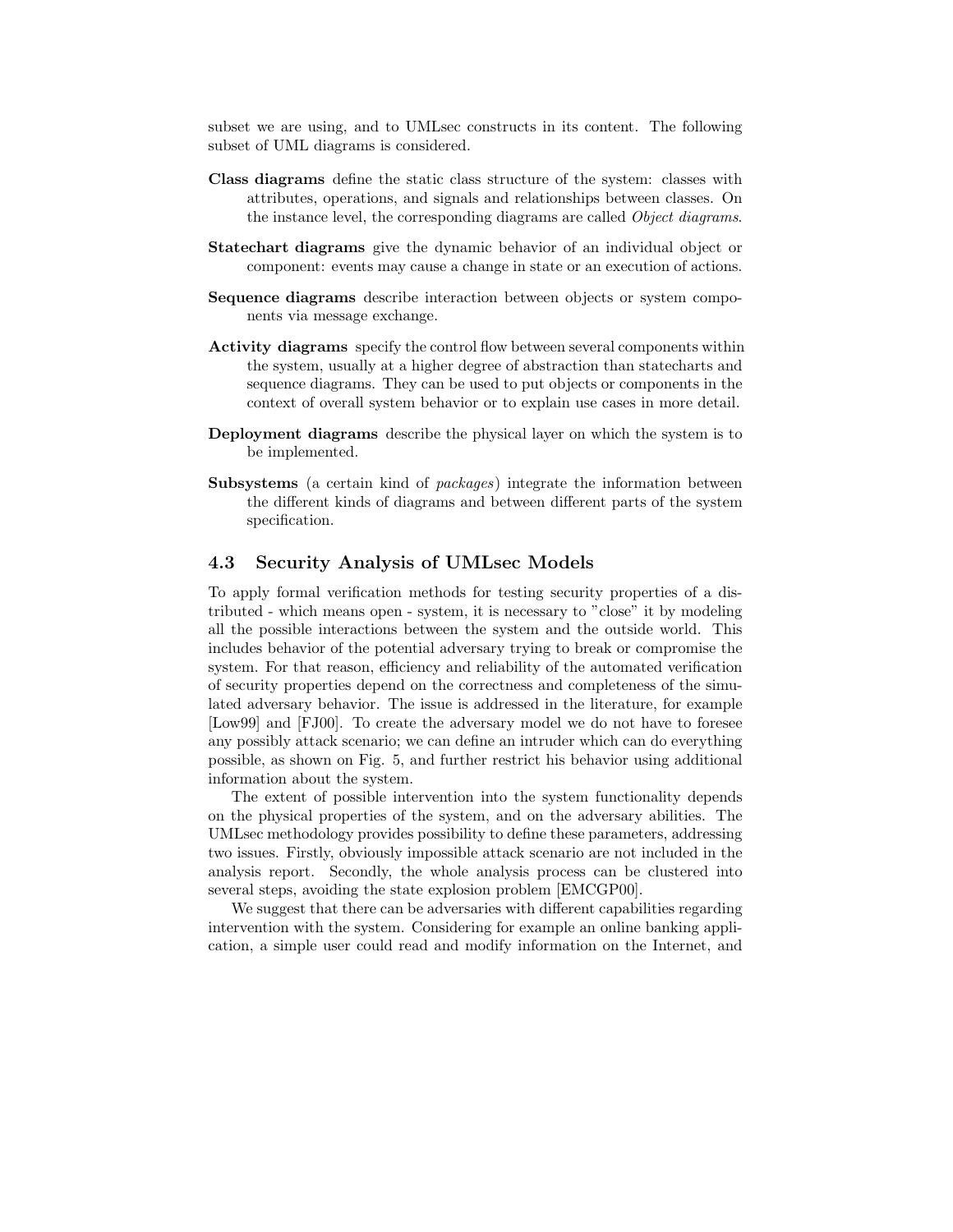

Figure 5: Simulating Adversary Behavior

access the client node. A malicious employee however could read and alter traffic in the internal LAN, and access internal servers. To define capabilities of an adversary type A against an object stereotyped with s we introduce a function Threats<sub>A</sub>(s) returning a subset of *abstract threats* {delete, read, insert, access}. Examples on Fig. 6 and 7 define the function for two adversary types; new adversary types can be freely formulated.

| Stereotype | $Threats_{default}()$  |
|------------|------------------------|
| Internet   | {delete, read, insert} |
| encrypted  | $\{delete\}$           |
| LAN        |                        |
| smart card |                        |

Figure 6: Threats from the default adversary

| Stereotype | $\mathsf{Threats}_{inside}(x)$ |
|------------|--------------------------------|
| Internet   | {delete, read, insert}         |
| encrypted  | ${delete}$                     |
| <b>LAN</b> | {delete, read, insert}         |
| smart card |                                |

Figure 7: Threats from the insider adversary

Basing on these model-wide definitions, we define how the adversary can interact with each model element. For a link  $l$  in deployment diagram contained in the subsystem S we define the set threats  ${}_{A}^{S}(l)$  of concrete threats to be the smallest set satisfying the following conditions. If each node  $n$ , that  $l$  is contained in (Note that nodes and subsystems may be nested one in another.), carries a stereotype  $s_n$  with access  $\in$  Threats $_A(s_n)$  then: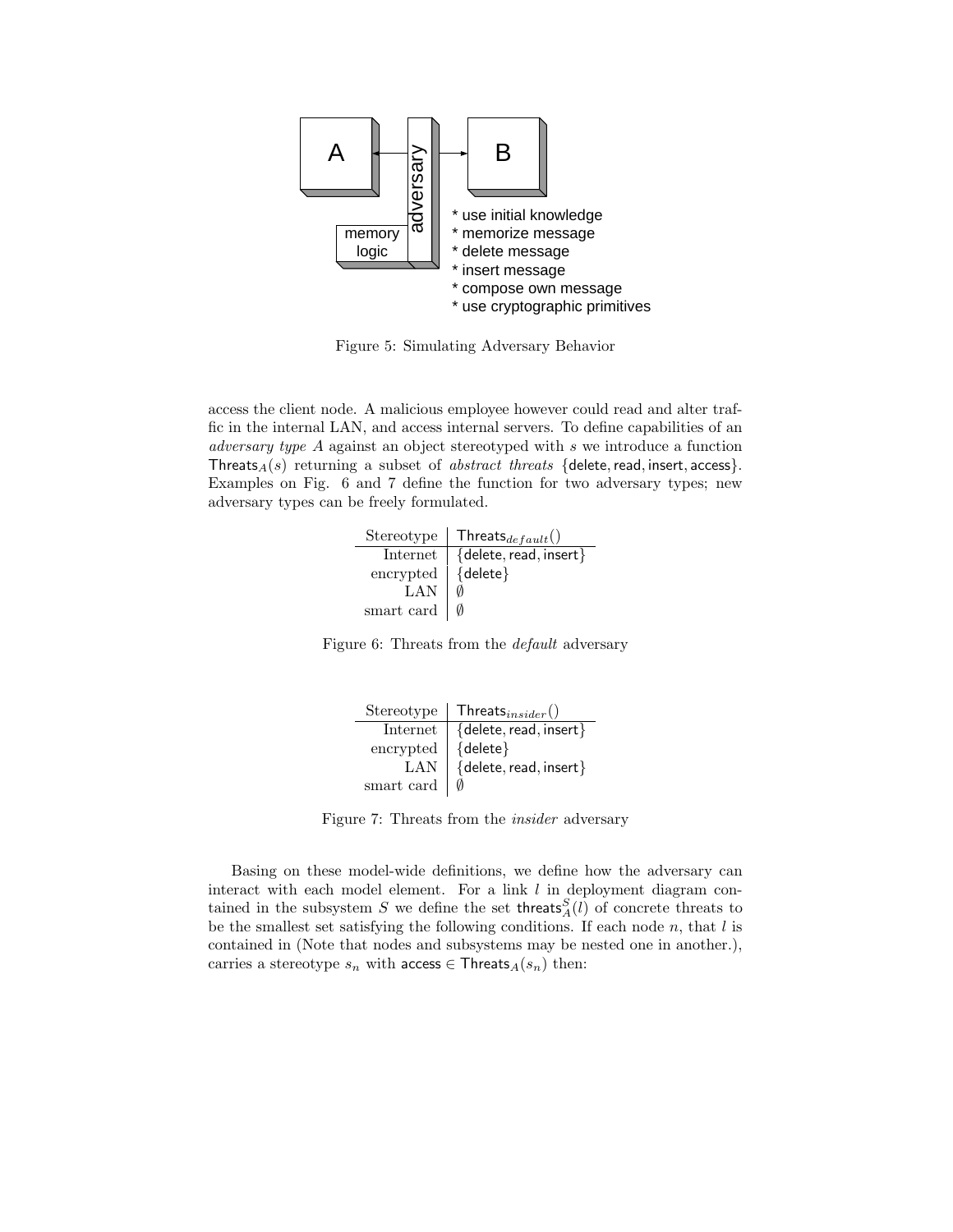- If l carries a stereotype  $s$  with delete  $\in$  Threats $_A(s)$  then delete  $\in$  threats $_A^S(l).$
- If l carries a stereotype s with insert  $\in$  Threats $_A(s)$  then insert  $\in$  threats $_A^S(l)$ .
- If l carries a stereotype s with read  $\in$  Threats $_A(s)$  then read  $\in$  threats $_A^S(l).$
- If l is connected to a node that carries a stereotype s with access  $\in$  $\textsf{Threats}_A(s) \text{ then } \{\textsf{delete}, \textsf{read}, \textsf{insert}\} \subseteq \textsf{threads}_A^S(l).$

The idea is that threats  ${}_{A}^{S}(x)$  specifies the threat scenario against a component or link x in the subsystem  $S$  that is associated with an adversary type  $A$ . On the one hand, the threat scenario determines, which data the adversary can obtain by accessing components, on the other hand, it determines, which actions the adversary is permitted by the threat scenario to apply to the concerned links. delete means that the adversary may delete the messages on the corresponding link, read allows him to read the messages on the link, and insert allows him to insert messages in the link. The new messages can be created by applying cryptographic primitives to the previously read data and initial knowledge of the adversary.

To investigate security of the system with respect to the chosen adversary type we build an executable specification of the system combined with the adversary model, and verify its properties.

This requires mathematically precise definitions of the UMLsec models, including their dynamic behavior. This is defined in  $[\text{Jür03}]$  using UML Machines, which are inspired by the Abstract State Machines (ASM) [Gur95] [BS03]. A UML Machine is a transition system the states of which are algebraic structures, with built-in communication mechanisms; it defines behavior of a system component. A UML Machine is defined by the initial state, transitions rules which is applied iteratively and defines how the machine state changes in time, and two multi-set buffers (output queue and input queue).

A UML Machine communicates with other system parts by adding messages to its output queue and retrieving messages from its input queue. All the messages in the system compose the set Events. To build executable UML specification in a modular way, by combining a set of UML Machines together with communication links connecting them, one can use the notion of a UML *Machine System* (UMS) also defined in [Jür03]. The intuition is that a UMS models a computer system that is divided into components that may communicate by sending messages through communication links and whose execution is scheduled by a specified scheduler.

The definition of the UML semantics has to be omitted here and can be found in  $[J\ddot{u}r03]$ .

#### 4.4 Example Application

We demonstrate usability of the UMLsec methodology on a variant of the Internet security protocol TLS (the successor of SSL) as proposed in [APS99]. The example in Fig. 8 shows the UMLsec specification.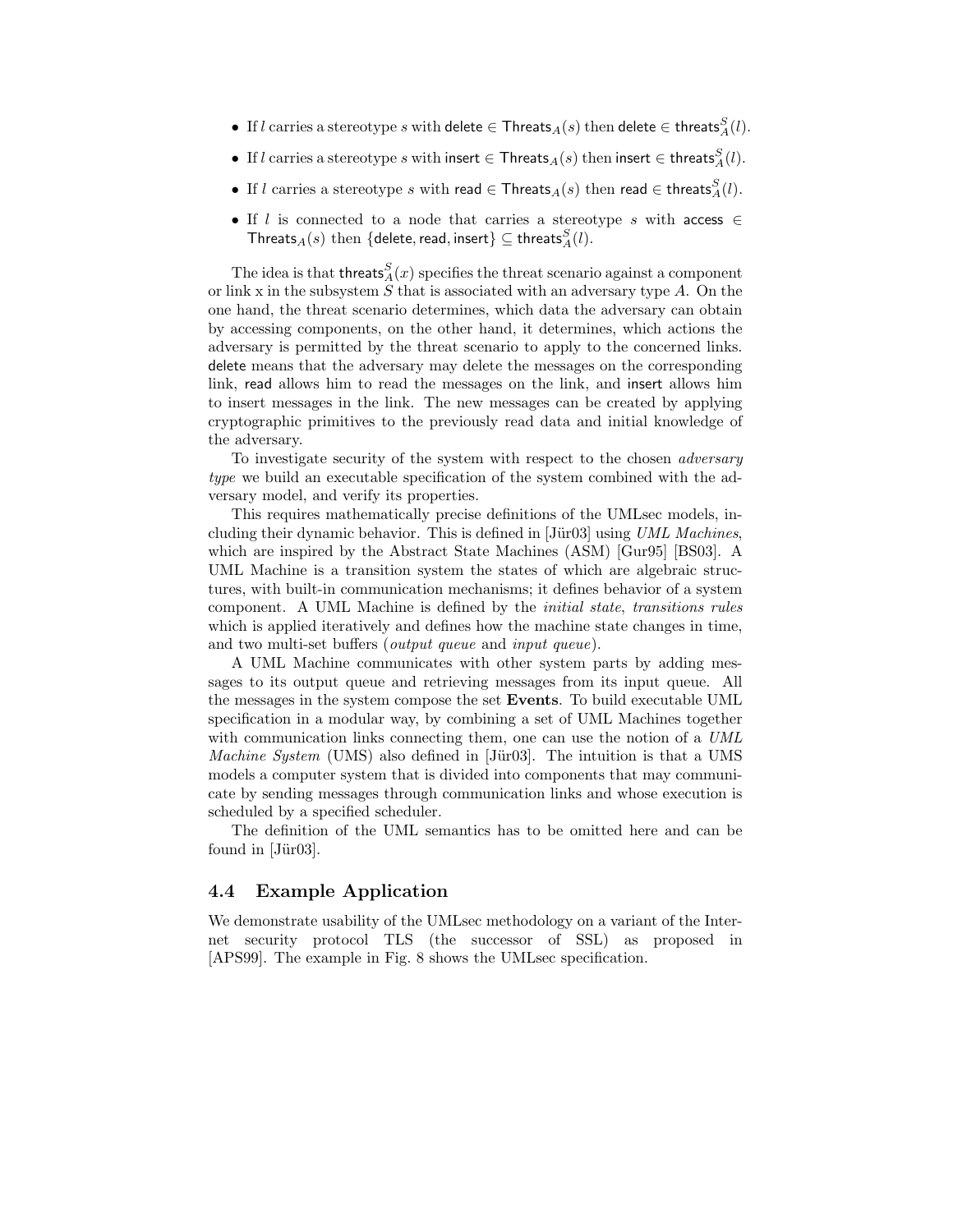

Figure 8: Variant of the TLS handshake protocol

The goal is to let a client  $C$  send a secret  $m$  over an untrusted communication link to a server  $S$  in a way that provides confidentiality and server authentication, by using a symmetric key  $K_{CS}$  to be exchanged.

We write  ${E}_{K}$  for the encryption of the expression E under the key K and  $Dec_K(E)$  for the decryption of E with K. The protocol uses both RSA encryption and signing. Thus we assume the equations  $\mathcal{D}ec_{K^{-1}}(\lbrace E \rbrace_K) = E$ and  $\{\mathcal{D}ec_{K^{-1}}(E)\}_K = E$  to hold (where  $K^{-1}$  is the private key belonging to the public key  $K$ ).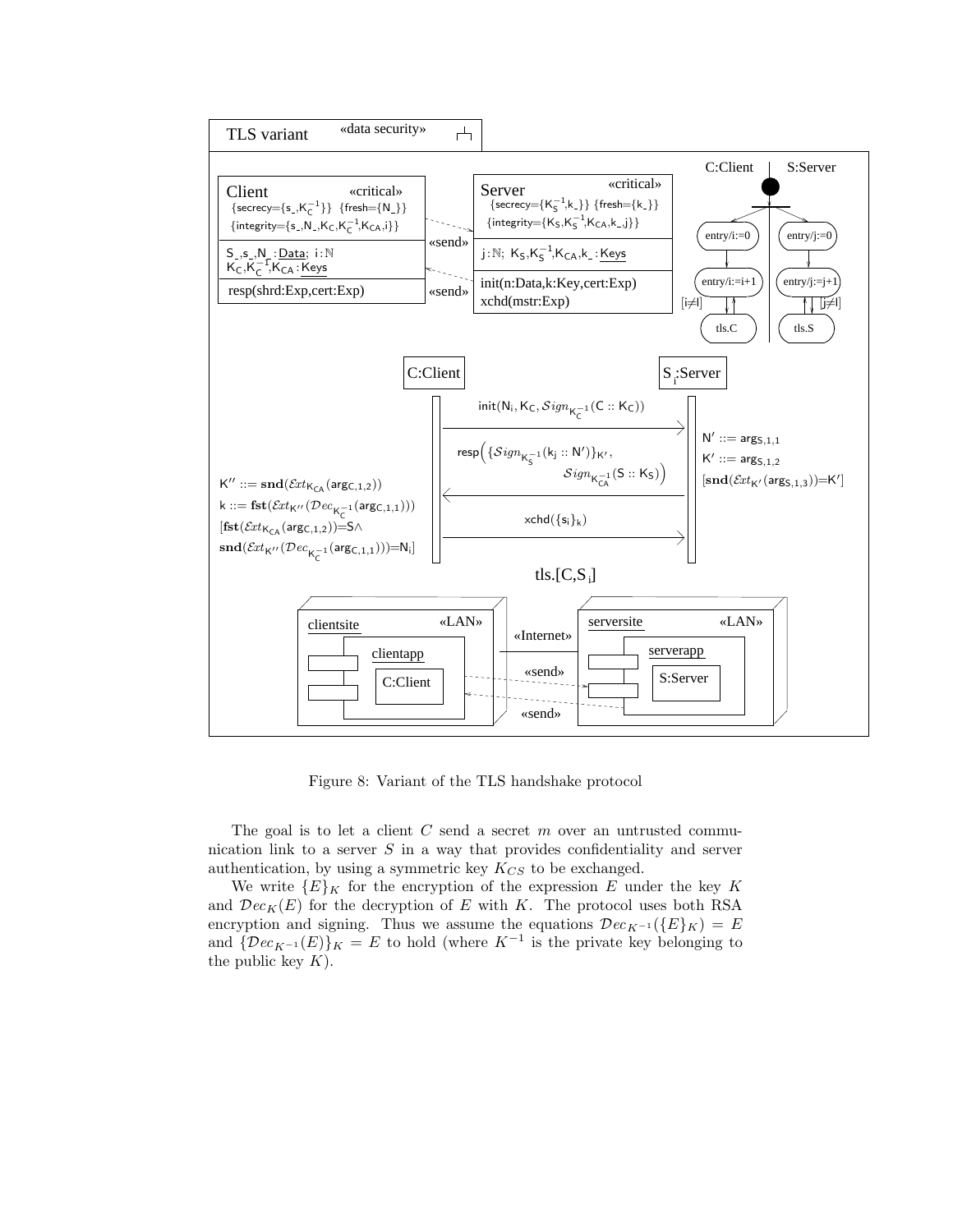The protocol assumes that there is a secure (with respect to integrity) way for C to obtain the public key  $K_{CA}$  of the certification authority, and for S to obtain a certificate  $\mathcal{D}ec_{K_{C_A}^{-1}}(S::K_S)$  signed by the certification authority that contains its name and public key. The adversary may also have access to  $K_{CA}$ ,  $\mathcal{D}ec_{K_{CA}^{-1}}(S::K_S)$  and  $\mathcal{D}ec_{K_{CA}^{-1}}(Z::K_Z)$  for an arbitrary  $Z \in \mathbf{Data} \setminus \{S\}$ . The complete specification can be found in [Jür03].

One can now demonstrate that this proposed variant of TLS contains a security flaw. The message flow diagram corresponding to the man-in-the-middle attack is the following.

$$
C \longrightarrow A
$$
  
\n
$$
C \longrightarrow
$$
  
\n
$$
C \longrightarrow
$$
  
\n
$$
C \longrightarrow
$$
  
\n
$$
\{ \text{Sign}_{K_{S}^{-1}}(K_{j}::N_{i}) \}_{K_{C}}::\text{Sign}_{K_{C}^{-1}}(S::K_{S})} A \longrightarrow B
$$
  
\n
$$
C \longrightarrow
$$
  
\n
$$
\{ \text{Sign}_{K_{S}^{-1}}(K_{j}::N_{i}) \}_{K_{C}::\text{Sign}_{K_{C}^{-1}}(S::K_{S})} A \longrightarrow B
$$
  
\n
$$
\{ \text{Sign}_{K_{S}^{-1}}(K_{j}::N_{i}) \}_{K_{A}}::\text{Sign}_{K_{C}^{-1}}(S::K_{S})} S
$$
  
\n
$$
\{ \text{Sign}_{K_{S}^{-1}}(K_{j}::N_{i}) \}_{K_{A}}::\text{Sign}_{K_{C}^{-1}}(S::K_{S})} S
$$

Here the adversary has access to the communication link between client and server modelled by  $\text{linkQu}_{\mathcal{T}}(l_{CS})$  since it is supposed to be an Internet link. More details are given in  $\left[\text{Jür}03\right]$  (as well as a correction which is proved secure using the formal semantics).

## 5 Tools for Advanced XML-based Processing of UML models

Using the UML notation has two important aspects:

- *Standardized notation* helpes to capture, store and exchange knowledge about the system under design.
- Semantics, although semi-formal, assures that different developers understood the common meaning of UML diagrams.

Initially, different UML tools implemented proprietary UML storage formats which made exchange and reuse of the models impossible. Having chosen a UML tool, the developer was tied to using it through the whole project. Applying emerging technologies to the UML modeling on the industrial level was virtually impossible. To suggest any custom UML processing, one would have to develop a complete UML editor and persuade the auditorium to use it.

Development of the XML as universal data storage format changed this situation dramatically. In the year 2000 The Object Management Group (OMG) [OMG03] issued the first specification for the XML Metadata Interchange (XMI) language [Obj02b] which – among other applications – became a standard for serializing UML models into a file.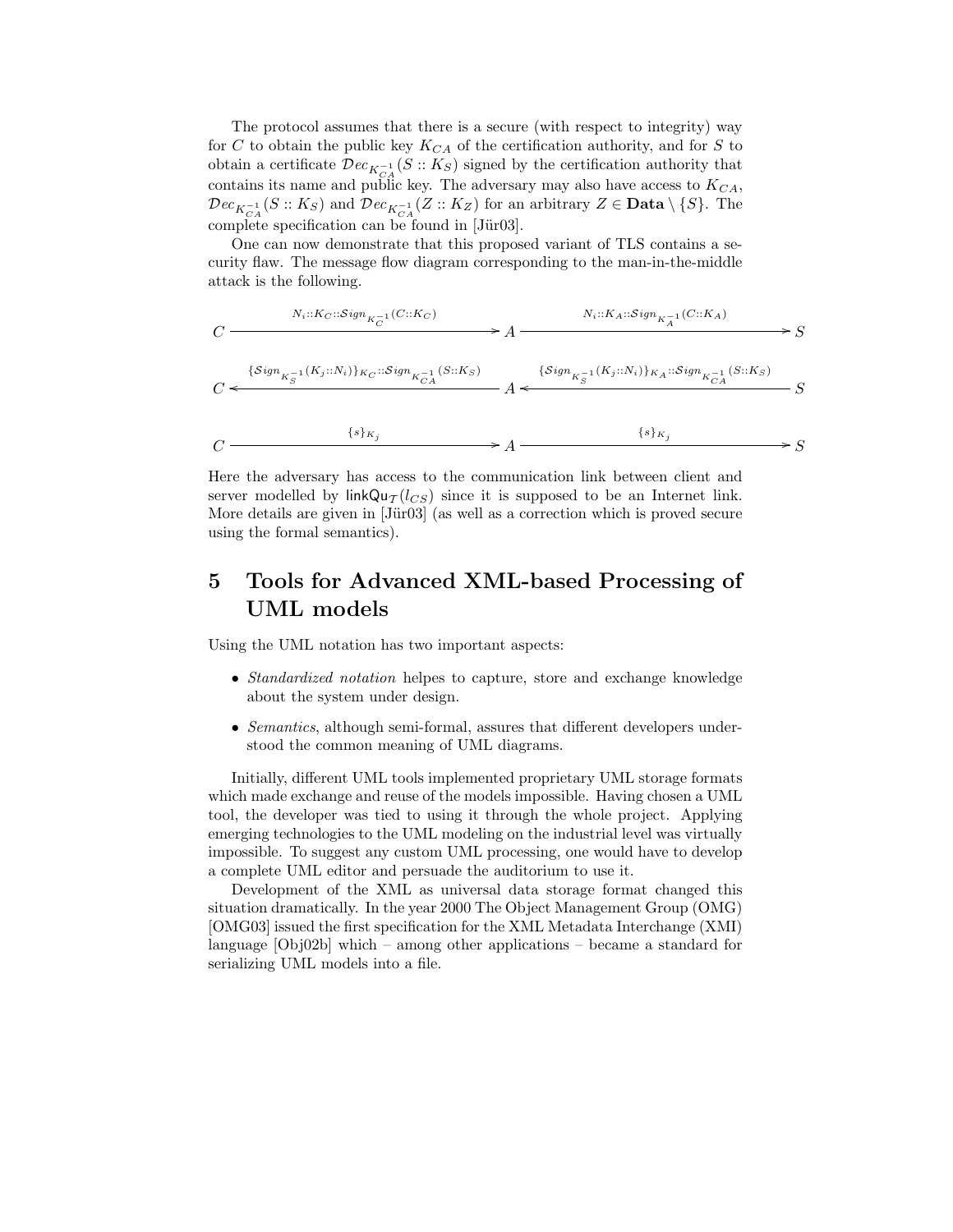The XMI language is compliant with MOF (Meta Object Facility, [Obj02a]), which is a framework for specifying meta-information (also called metamodels). Initially it was developed to define CORBA-based services for managing meta-information. Currently its applications include definition of modeling languages such as UML and CWM (Common Warehouse Model). The framework operates on a four-level data abstraction model, shown on the Fig. 9.

| M3             | Meta-Metamodel | MetaClass, MetaAssociation<br>- MOF Model                  |
|----------------|----------------|------------------------------------------------------------|
| $\rm M2$       | Metamodel      | Class, Attribute, Dependency<br>- UML (as a language), CWM |
| M1             | Model          | Person, City, Book<br>- UML Model                          |
| M <sub>0</sub> | Data.          | Bob Marley, Bonn<br>- Running programm                     |

|  |  | Figure 9: MOF Framework |  |
|--|--|-------------------------|--|
|--|--|-------------------------|--|

We consider the abstraction levels from bottom up. The lowest level M0 deals with the data instances, for example Mr. Smith, 35 years old, lives in New York. The level M1 describes data models, in software development this corresponds to the UML model of the application. An example for this layer is a Person with attributes Name, Age, Address. The next abstraction level M2 is the modeling language itself. There exist different modeling languages for different application domains, and the last abstraction level M3 is the common environment for defining these modeling languages, standardized by the MOF. It operates with three elements:

- MOF Object defines object types for the target model. It includes a name; a set of attributes, both pre-defined and custom; a set of operations; a set of association references; a set of supertypes it inherits, and some other information. The MOF object is a *container* for its component features; i.e. any attributes, operations and association references. It may also contain MOF definitions of data types and exceptions.
- MOF Association defines a link between two MOF objects. The MOF links are always binary and directed. A link is a container for two association ends, each representing one object the link is connected to.
- MOF Package groups related MOF elements for reuse and modularization. It is defined by a name; a list of imports which defines a set of other MOF Packages whose components may be re-used by components defined within the Package; a list of supertypes which defines a set of other MOF Packages whose components form a part of the Package; and a set of contained elements including other Objects, Associations and Packages.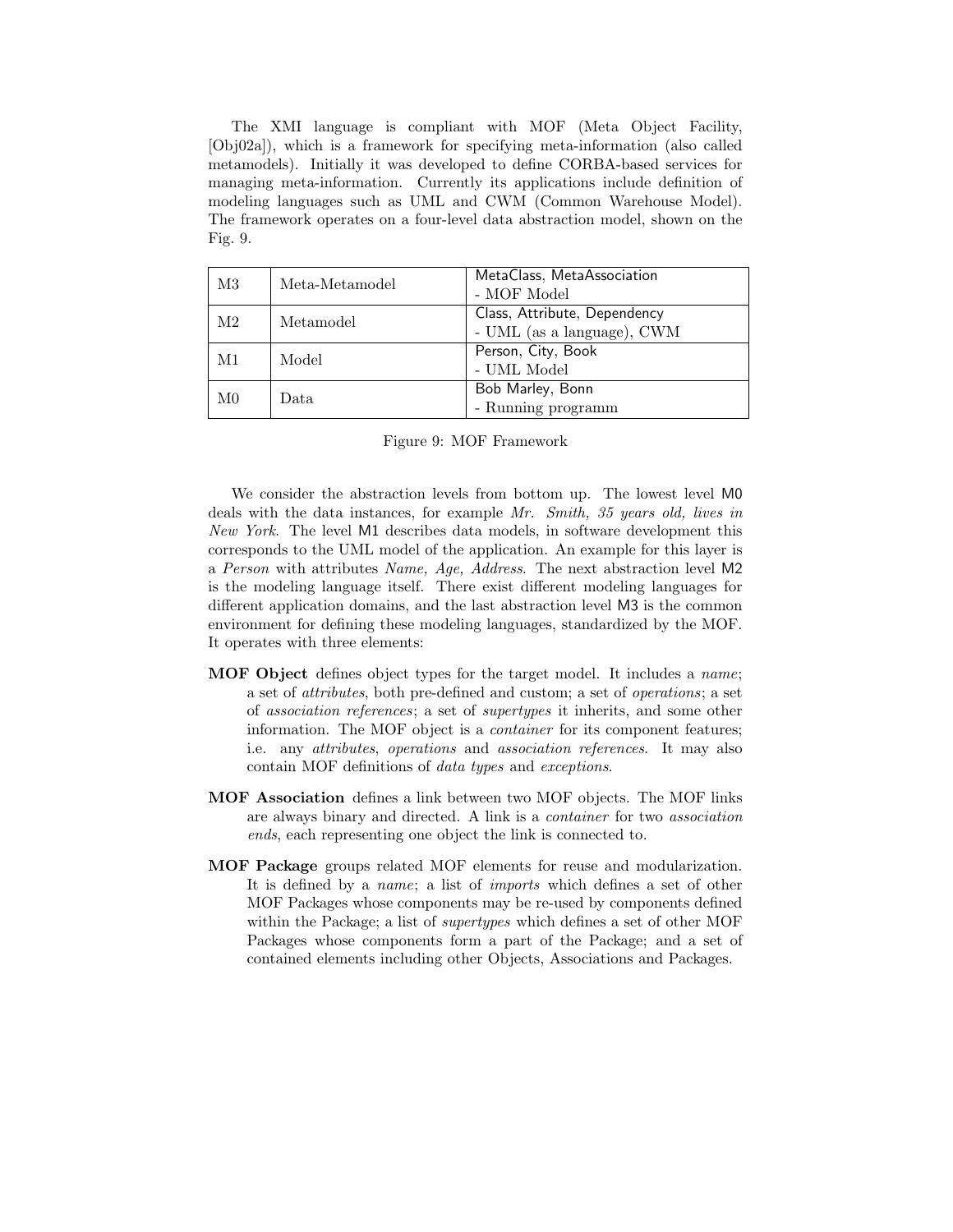The MOF also defines the following secondary elements:

Data Types can be used to define *constructed* and *reference* data types.

Constants define compile-time constant expressions.

- Exceptions can be raised by Object operations.
- Constraints can be attached to other MOF Elements. Constraint semantics and verification are not part of the MOF specification, and therefore they can be defined with any language.

The MOF is related to two other standards.

- XML Metadata Interchange (XMI) is a mapping from MOF to XML. It can be used to automatically produce an XML interchange format for any language described with MOF. For example, to produce a standardized UML interchange format, we need to define the UML language using MOF, and use the XMI mapping rules to derive DTDs and XML Schemas for UML serialization. MOF itself is defined using MOF itself, and therefore XMI can be applied not only for metamodel instances, but for metamodels themselves (as they are also instances of a metamodel, which is MOF).
- Java Metadata Interface (JMI) standard defines MOF-to-Java mapping (similarly to the MOF-to-XML mapping provided by XMI). It is used to derive Java interfaces tailored for accessing instances of a particular metamodel. As MOF itself is MOF-compliant, it can be used to access metamodels too. The standard also defines a set of reflective interfaces that can be used similarly to the metamodel-specific API without prior knowledge of the metamodel.

After the standards were introduced, major producers of UML editors eventually have picked it up, and currently support model interchange in the XMI format. Together with the wide support for the XML language in the industry, including broad range of libraries, editors and accompanying technologies, this enables development of the lightweight UML processing tools, tailed to carry one particular task.

The whole story is applicable to the formalized critical system development with UML. To facilitate acceptance of the formalized UML-based software development, automated processing of UML models was highly required. Prototype tools supporting this functionality have been developed at the TU Munich; some results of these projects are presented below. Especially we hope that the publicly available web-based interface will provide a simple and accessible entry into the methodology.

#### 5.1 XML-based Data-Binding with MDR

Technically the central question was how to work with UML/XMI files. There exist three possible approaches.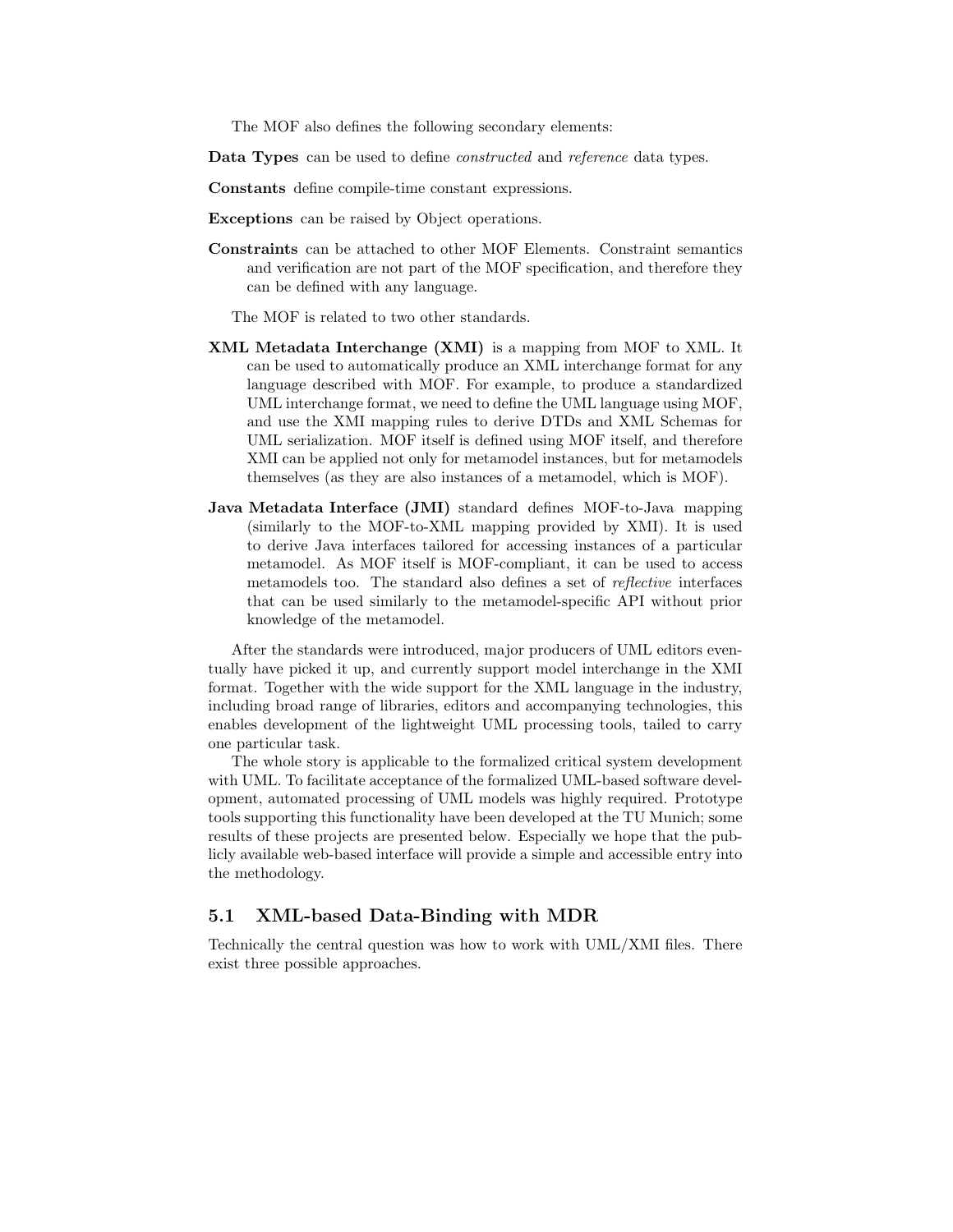- XML parsing and transformation languages coupled with the XML standard (XPath, XSLT).
- Any high-level language with appropriate libraries (Java, C++, Perl).
- Data-binding.

The first two methods although more flexible, require more development effort. However for UML processing we are concerned about the data contained in documents rather about the document itself and its structure. For this purpose, data binding offers a much simpler approach to working with XML data.

There exist several libraries supporting data-binding for XML. It was important to use one with appropriate data abstraction level. For example the widely used Castor library [Cas03] would leave the developer with a very abstract representation of the UML model, on the level of MOF constructs. However there exist data-binding libraries which provide representation of a UML XMI file on the abstraction level of a UML model. This allows the developer to operate directly with UML concepts (such as classes, statecharts, stereotypes, etc.). We use the MDR (MetaData Repository) library which is part of the Netbeans project [Net03], also used by the freely available UML modeling tool Poseidon 1.6 Community Edition [Gen03]. Another such library is the Novosoft NSUML project [Nov03].

PSfrag replacements MDR library implements a MOF repository with support for XMI and  $\text{Init}(\mathsf{N}_i, \mathsf{K}_c, \mathcal{S}ign_{\mathsf{K}_c^{-1}}(\mathsf{G}\mathsf{M}\mathsf{K}\mathsf{S}\mathsf{W})$  and ards. The Fig. 10 illustrates how the repository is used for working with UML models. resp³ {Sign<sup>K</sup> −1 S (k<sup>j</sup> :: N<sup>0</sup> )}K<sup>0</sup> ,



Figure 10: Using the MDR Library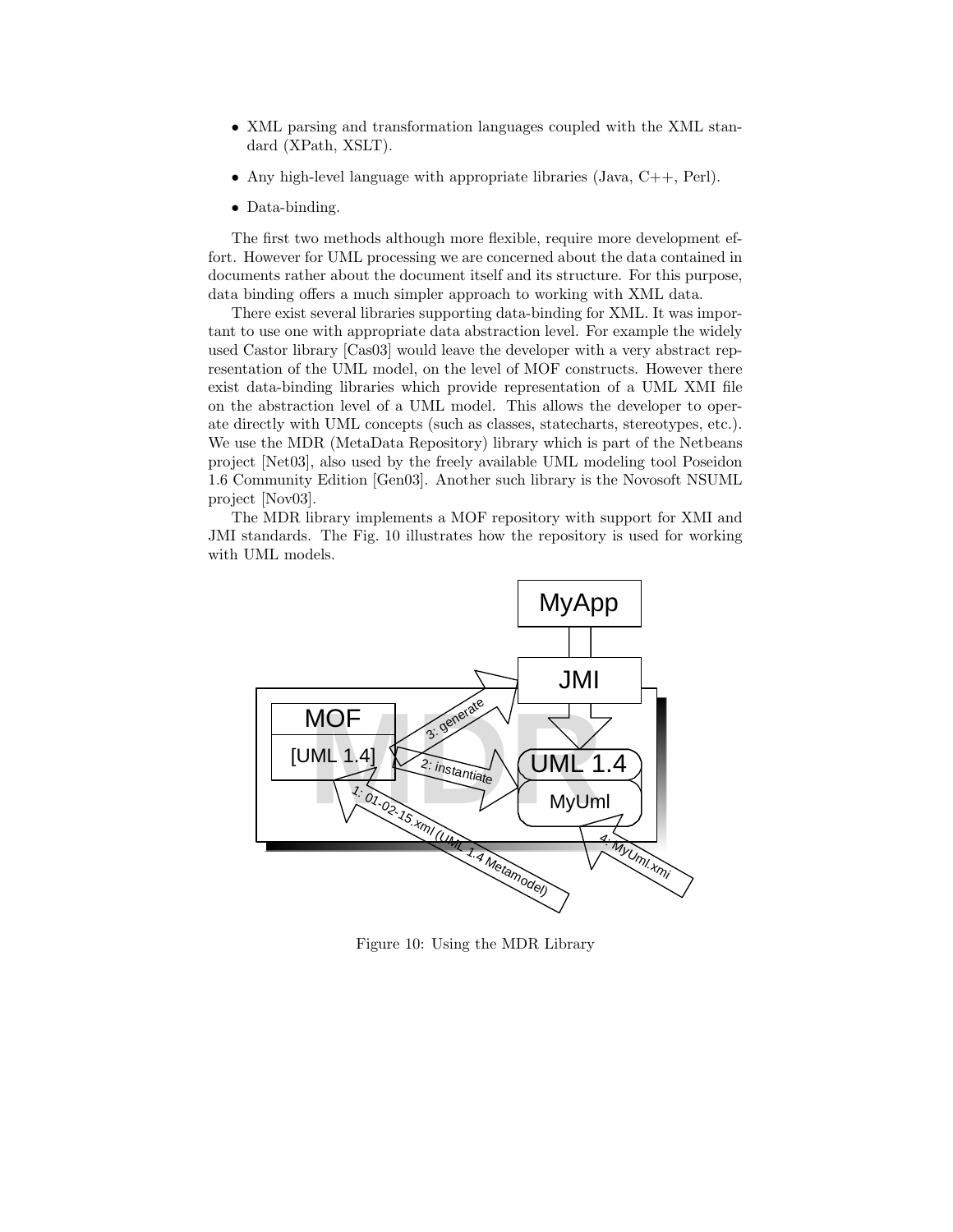The XMI description of the modeling language is used to customize the MDR for working with a particular model type, UML in this case (step 1). The XMI description of the UML 1.4 is published by the Object Management Group (OMG) [OMG03]. A storage customized for the given model type is created (step 2). Additionally, based on the XMI specification of the modeling language, the MDR library creates the JMI (Java Metadata Interface) implementation for accessing the model (step 3). This allows the application to manipulate the model directly on the conceptual level of UML. The UML model is loaded into the repository (step 4). Now it can be accessed through the supplied JMI interfaces from a Java application. The model can be read, modified, and later saved into an XMI file again.

Because of the additional abstraction level implemented by the MDR library, using it in the UML suite should facilitate upgrading to upcoming UML versions, and promises the highest available standard compatibility.

#### 5.2 XML-based UML Tool Suite

To facilitate the application of our approach in industry, automated tools for the analysis of UML models using the suggested semantics are required. We describe a framework that incorporates several such verifiers currently developed at the TU München.

Functionality We can group all the UML model features, which can be verified, into two major categories.

- *Static features*. Checkers for static features (for example, a type-checking like enforcement of security levels in class and deployment diagrams) can be implemented directly.
- Dynamic features. Verification of these properties requires interfacing with a Model Checker. The relevant elements of the UML specification are translated into the model-checker input language; the required model properties are presented by Temporal Logic formulae.

We present the architecture of the UML tool suite developed at the TU Munich, providing verification tools for these features. Its architecture and basic functionality are illustrated on the Fig. 11. The implemented functionality is publicly available through a webbased interface (see http://www4.in.tum.de/ csduml/interface/interface.html).

The developer creates a model and stores it in the UML 1.5 / XMI 1.2 file format. The file is imported by the UML into the internal MDR repository. Other components of the UML suite access the model through the JMI interfaces, generated by the MDR library. The Static Checker parses the model, verifies its static features, and delivers the results to the Error Analyzer. The Dynamic Checker translates the relevant fragments of the UML model into the input language of the relevant analysis engine (currently, the Promela language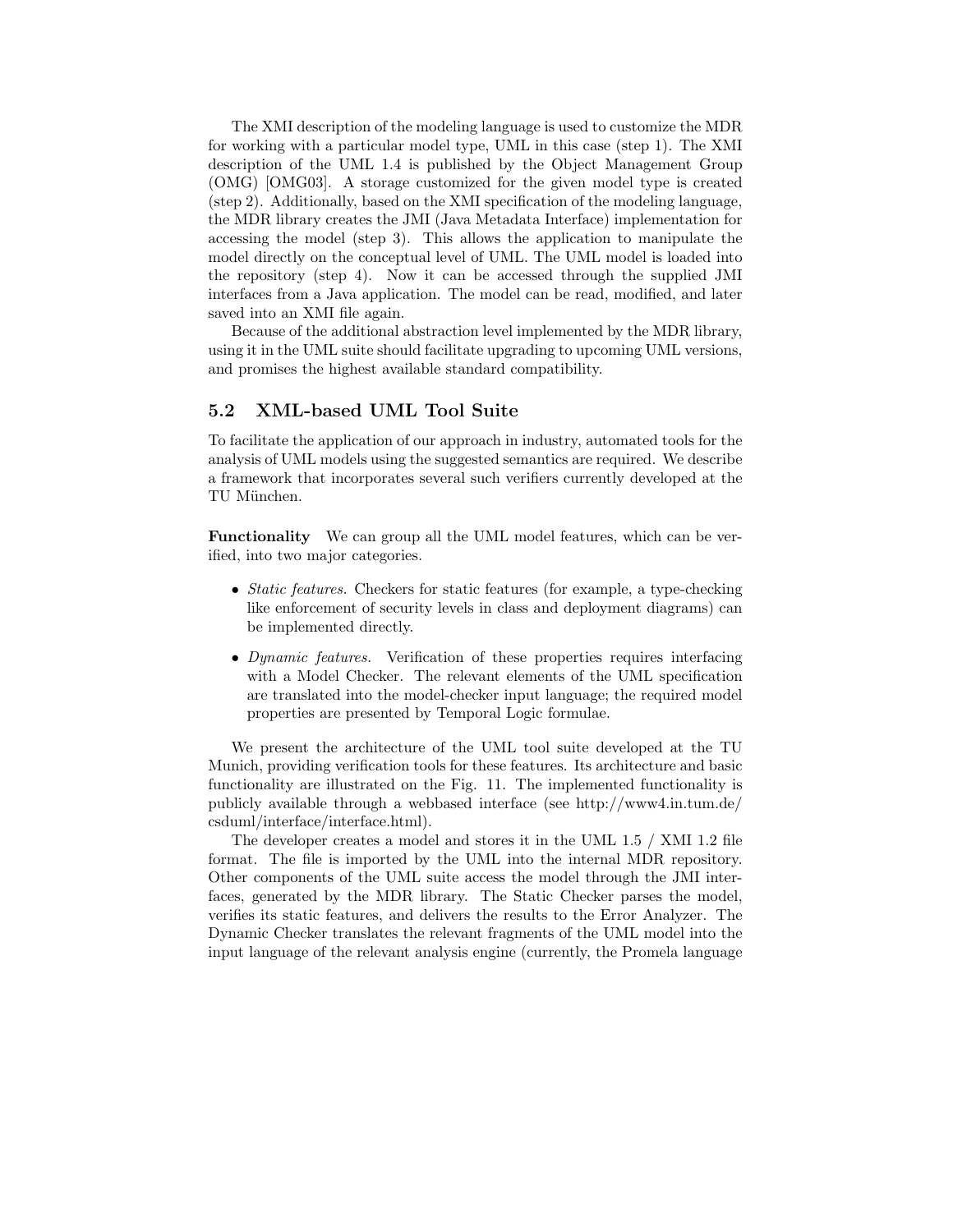

Figure 11: UML tools suite

for the Spin model checker and the TPTP format for the automated theorem prover Setheo). The analysis engine is spawned by the UML suite as an external process; its results (and a counterexample in case there was a problem found) are delivered back to the Error Analyzer. The Error Analyzer uses the information received from both Static Checker and Dynamic Checker to produce a Text Report for the developer describing found problems, and a Modified UML Model, where the found errors are visualized and/or corrected.

The idea behind the tools suite is to provide a common programming framework for the developers of different verification modules *(tools)*. Thus a tool developer should concentrate on the verification logic and not on the handling Input/Output. Different tools, implementing verification logic modules (Static Checkers or Dynamic Checkers on the Fig. 11) can be independently developed and integrated. Currently there exist Static Checkers for most static UMLsec properties, and Dynamic Checkers for some dynamic properties.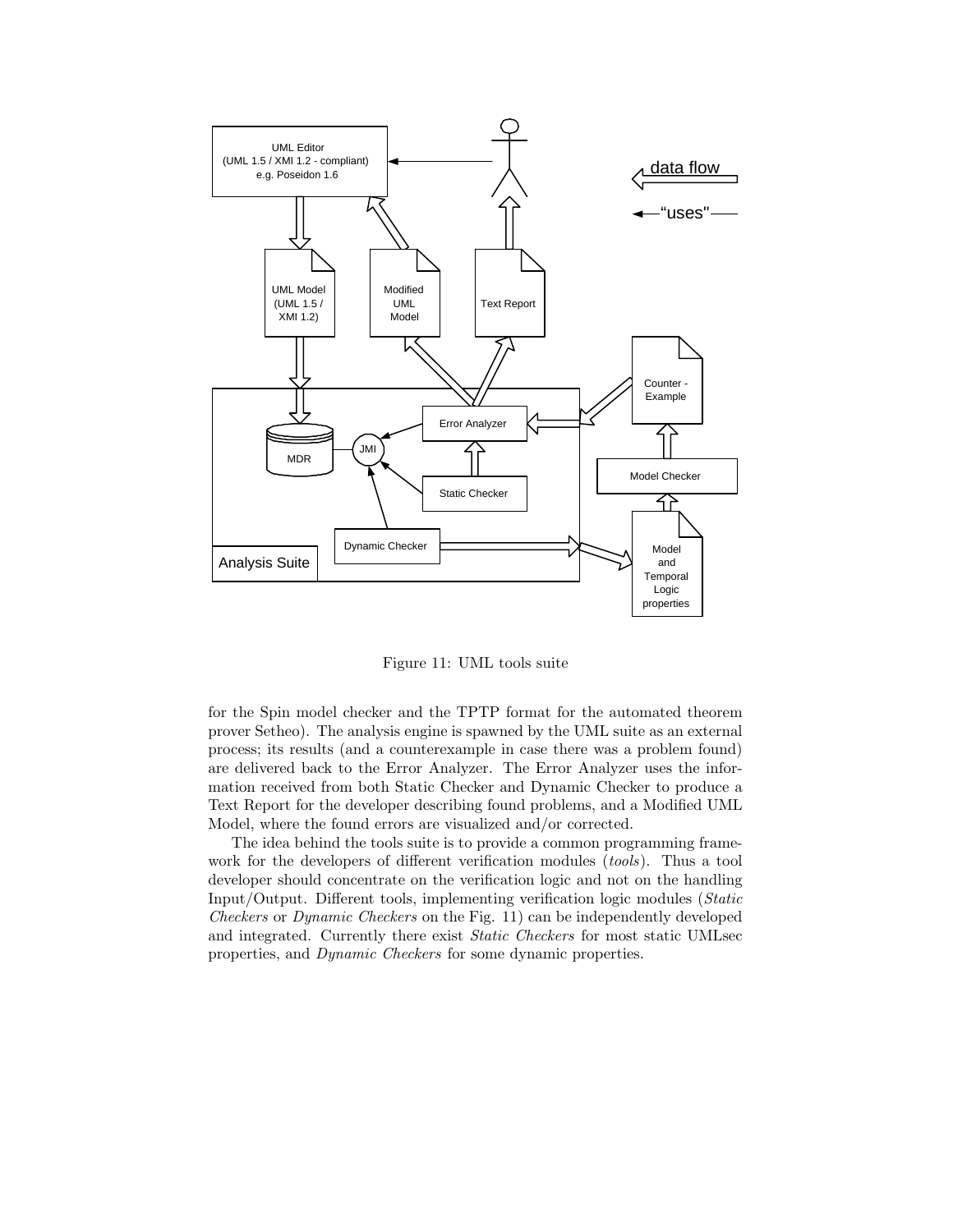

Figure 12: Tool interfaces

The tool implementation follows the following simple concepts.

- It is given a default UML model it operates on. It may load further models if necessary.
- The tool exposes a set of commands which it can execute.
- Every single command is not interactive. It receives parameters, executes, and delivers feedback.
- The tool can have its internal state which is preserved between commands.

Architecture By its design the UML framework provides a common programming environment for the developers of different verification modules (tools). Thus a tool developer concentrates on the verification logic and not on the auxiliary tasks like handling input/output. An additional requirement is the independent implementation of different pieces of UML model verification logic by different developers.

On any Java-enabled platform, the framework can run in one of the three moduses:

- as a console application, either interactive or in batch mode;
- as Java Servlet, exposing its functionality over the internet;
- as a GUI application with higher interactivity and presentation capabilities;

Accordingly, each tool that is integrated in the UML framework must implement a common interface IToolBase plus three media-dependent interfaces IToolConsole, IToolWeb and IToolGui as illustrated in Fig. 12.

However the requirement to implement all three media-dependent interfaces for a tool would mean a serious overhead for the tool developer. To assist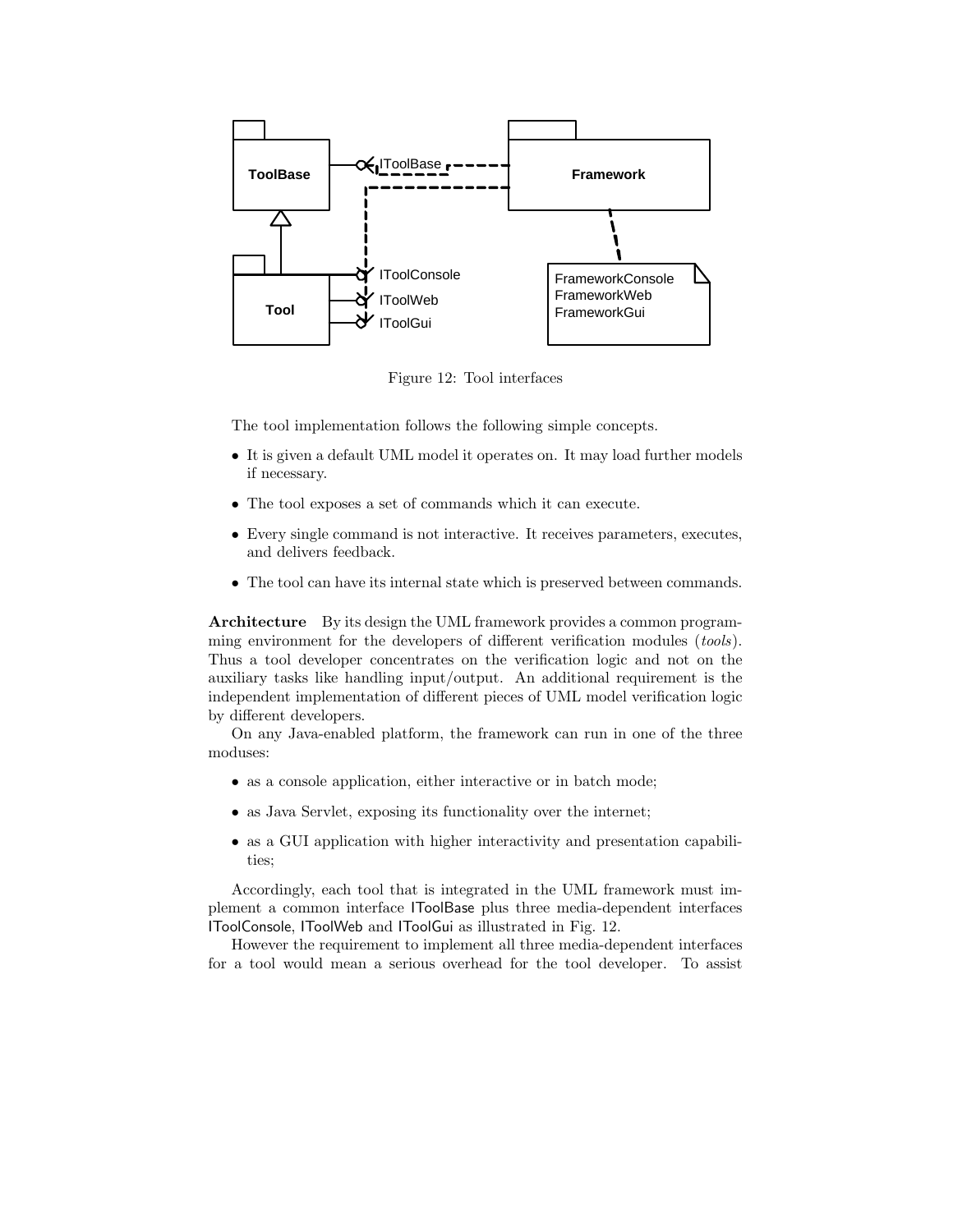

Figure 13: Default interface wrappers

the developer in this regard, the framework provides default implementations for the IToolWeb and IToolGui interfaces, as illustrated on the Fig. 13. These default wrappers use the implemented by the tool IToolConsole interface and render the provided text output in the HTML or scrolling text window format respectively. Thus each plugged into the framework tool must implement at least IToolBase and IToolConsole interfaces. If the tool developers wants to exploit all capabilities of the Web or GUI media, he has to implement the IToolWeb and/or IToolGui interfaces, which give him more control over the tool input and output. In the Gui mode the developer is then requested to provide an instance of the JPane - derived class which hosts the complete UI of the tool and has ability to customize menu and toolbar of the framework. In the Web mode the developer can fully control the rendered HTML document.

The UML framework uses the IToolBase interface to retrieve general information about the tool, and one of the three tool media-specific interfaces to call command provided by the tool and receive the output. The output is further rendered by the framework on the current media.

Each tool exposes a set of commands which can be executed through the function GetConsoleCommands, GetWebCommands and GetGuiCommands of the corresponding interface. Thus the tool can provide different functionality on different media, adopting to its specifics.

The tool can execute several commands consequently; the internal state of the MDR repository and all tools is preserved between command calls. The set of available commands for each tool may vary depending on the execution history and current state. This allows to use the UML framework for complex and interactive operations on the UML model.

To achieve the media-independent operation of the tools their parameter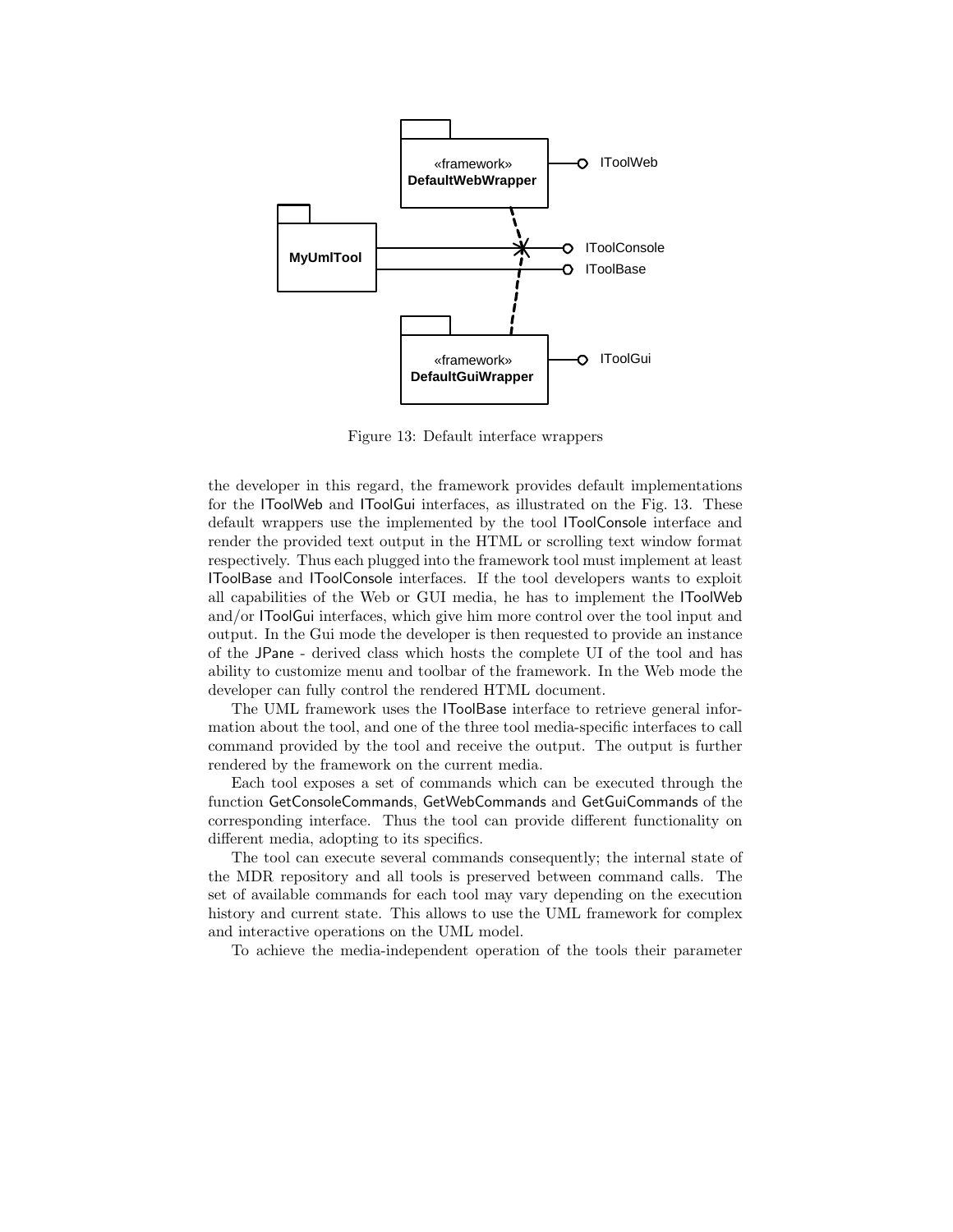input, as well as their output, is handled by the framework and not by the tools themselves. Each single command during its execution defines the set of required input parameters, receives the them from the framework. On behalf of the tool, the UML framework collects the parameters from the user using the current input/output media (console, web, or GUI). Currently supported parameter types are Integer, Double, String and File. Further types can be easily integrated into the framework as necessary.

### 6 Related Work

There has been a considerable amount of work towards a formal semantics for various parts of UML; a complete overview has to be omitted. [FELR98] discusses some fundamental issues concerning a formal foundation for UML. [RACH00] gives an approach using algebraic specification. [BGH<sup>+</sup>98] uses a framework based on stream-processing functions. [BCR00] uses ASMs for UML statecharts which was a starting point for the current work.

There are several existing tools for automatic verification of the UML models. The HUGO Project [SKM01] checks behavior described by a UML Collaboration diagram against a transitional system comprising several communicating objects. The vUML Tool [LP99] analysis the behavior of a set of interacting object, defined in the similar way. A related approach to ours is also given by the CASE tool AutoFocus [HSSS96] which uses a UML-like notation. However neither tool can be directly extended for our purpose. Firstly, our approach allows formalisation and verification of different UML diagrams in combination. Secondly, our implementation explicitly models data types, which is necessary for handling, for example, encryption primitives.

## 7 Conclusion

The development and spreading of the UML language within the last years, especially its standardization and introduction of supporting technologies, is changing its role in the software development from a notational aid to a powerful framework with support for automation of many development tasks.

We presented work for formal critical systems development using UML. We provided a formal semantics for a fragment of UML using UML Machines which puts diagrams into context. The semantics is particularly useful to analyze the interaction between a system and its environment and to analyze UML specifications in a modular way. In particular, we explained how to use the semantics to analyze UML specifications for criticality requirements, by including an adversary model.

We have demonstrated a framework for automated processing of UML models, which facilitates technology transfer to industry. This framework has been used to connect various analysis engines (the model checker Spin, the automated theorem provers Setheo and SPASS, and a Prolog verification engine) to sup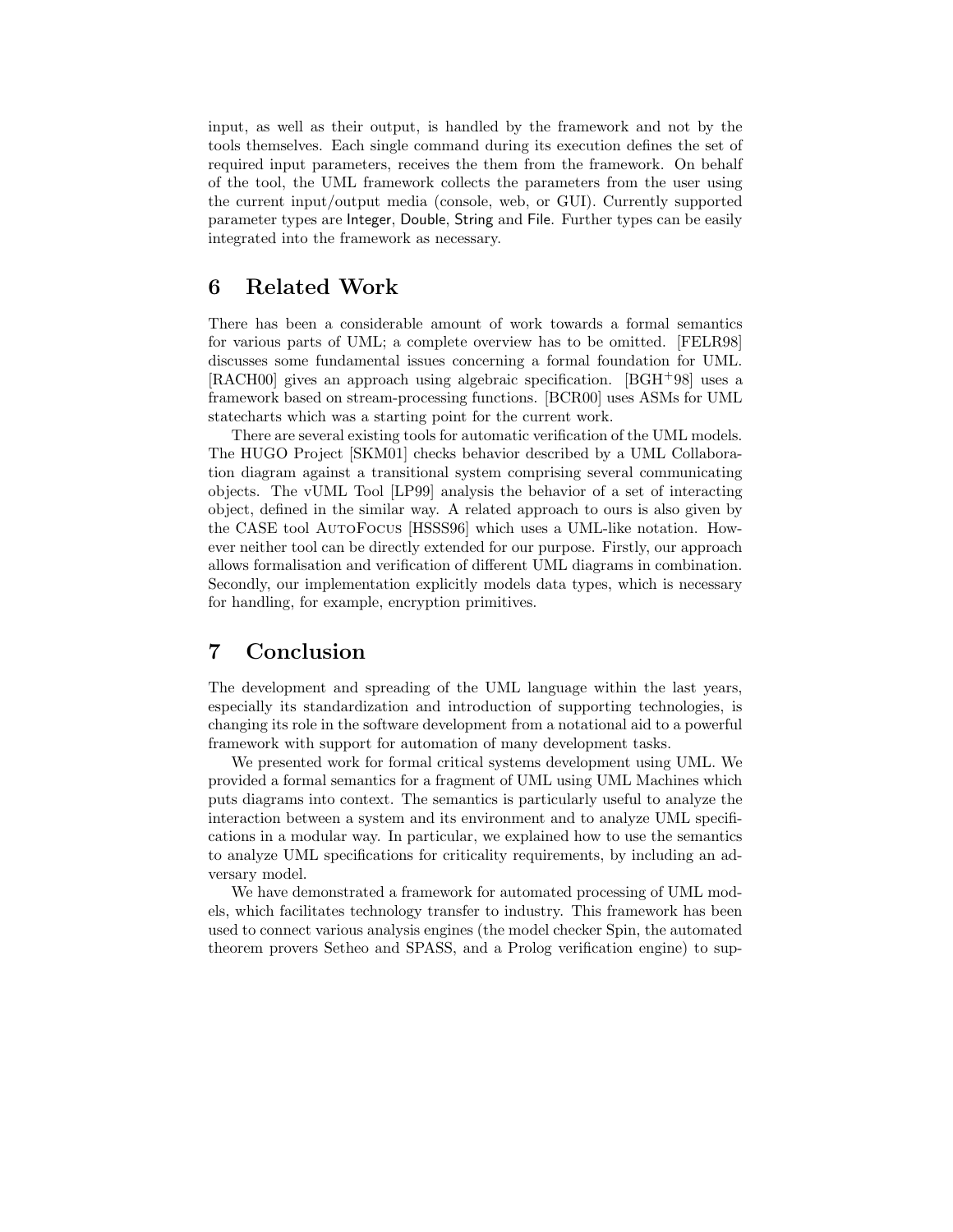port the automated analysis of criticality requirements (in particular, behavioral properties).

The proposed method of XML-based Analysis of UML Models has been successfully tried out in several industrial projects.

We believe that the suggested approach to critical system development using UML and XML-based processing of UML models will find widespread acceptance in the modern software development industry for the following reasons.

- It is based on UML, which is the de-facto standard in the software development, which facilitates acceptance in industrial software development teams.
- The application of the methodology requires no special training in security (in case of UMLsec) or the other criticality domains.
- The suggested formal semantics for a simplified fragment of UML lays a foundation for advanced XML-based tool support for the methodology, making automatic verification of the criticality features possible.

## References

- [AG97] Martín Abadi and Andrew D. Gordon. A calculus for cryptographic protocols: The Spi calculus. In Proceedings of the Fourth ACM Conference on Computer and Communications Security, pages 36–47, 1997.
- [APS99] V. Apostolopoulos, V. Peris, and D. Saha. Transport layer security: How much does it really cost ? In Conference on Computer Communications *(IEEE Infocom)*, New York, March 1999.
- [BAN89] Michael Burrows, Martín Abadi, and Roger Needham. A logic of authentication. Proceedings of the Royal Society of London A, 426:233– 271, 1989. A preliminary version appeared as Digital Equipment Corporation Systems Research Center report No. 39, February 1989.
- [BCR00] E. Börger, A. Cavarra, and E. Riccobene. Modeling the dynamics of UML State Machines. In Y. Gurevich, P. Kutter, M. Odersky, and L. Thiele, editors, Abstract State Machines. Theory and Applications, volume 1912 of LNCS, pages 223–241. Springer, 2000.
- [BGH<sup>+</sup>98] R. Breu, R. Grosu, F. Huber, B. Rumpe, and W. Schwerin. Systems, views and models of UML. In M. Schader and A. Korthaus, editors, The Unified Modeling Language, Technical Aspects and Applications, pages 93–109. Physica Verlag, Heidelberg, 1998.
- [BS03] E. Börger and R. Stärk. Abstract State Machines. Springer, 2003.
- [BW00] M. Broy and M. Wirsing. Algebraic state machines. In T. Rus, editor, 8th International Conference on Algebraic Methodology and Software Technology (AMAST 2000), volume 1816 of LNCS. Springer, 2000.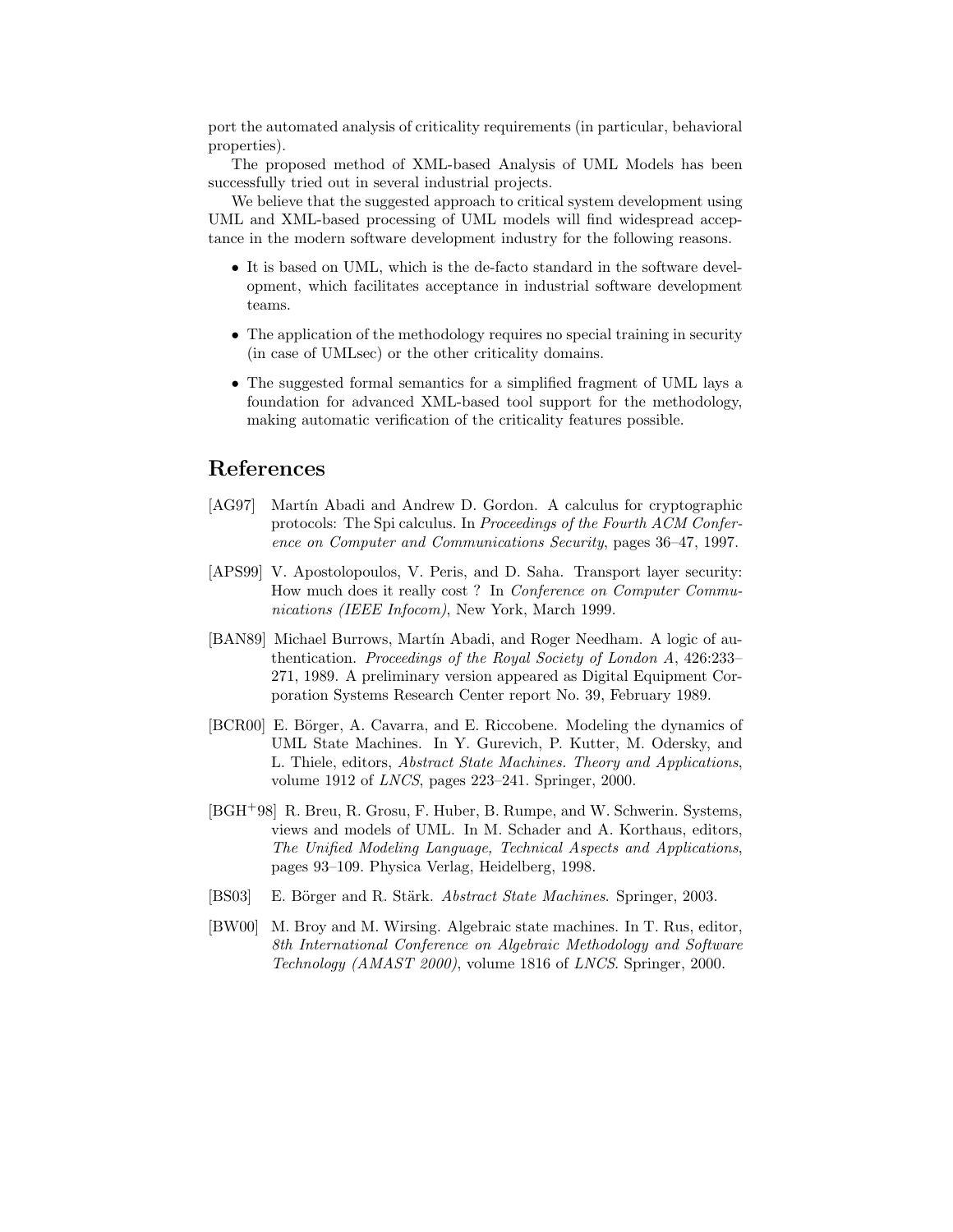- [Cas03] Castor. Castor library. Available at http://castor.exolab.org, June 2003.
- [EMCGP00] Jr. Edmund M. Clarke, Orna Grumberg, and Doron A. Peled. Model Checking. 2000.
- [FELR98] R. France, A. Evans, K. Lano, and B. Rumpe. The UML as a formal modeling notation. Computer Standards  $\mathcal{C}$  Interfaces, 19:325–334, 1998.
- [FJ00] Laurent Vigneron Florent Jacquemard, Michael Rusinowitch. Compiling and verifying security protocols. Technical report, LORIA Universite, France, 2000.
- [Gen03] Gentleware corporation. http://www.gentleware.com, 2003.
- [Gur95] Y. Gurevich. Evolving algebras 1993: Lipari guide. In E. Börger, editor, Specification and Validation Methods, pages 9–36. OUP, 1995.
- [HSSS96] F. Huber, B. Schätz, A. Schmidt, and K. Spies. AutoFocus: A tool for distributed systems specification. In B. Jonsson and J. Parrow, editors, Formal Techniques in Real-Time and Fault-Tolerant Systems, 4th International Symposium, FTRTFT'96, volume 1135 of LNCS, pages 467–470, Uppsala, Sweden, Sept. 9–13 1996. Springer.
- [Jür01] J. Jürjens. Composability of secrecy. In V. Gorodetski, V. Skormin, and L. Popyack, editors, International Workshop on Mathematical Methods, Models and Architectures for Computer Networks Security  $(MMM-ACNS 2001)$ , volume 2052 of *LNCS*, pages 28–38. Springer, 2001.
- [Jür02a] J. Jürjens. A UML statecharts semantics with message-passing. In Symposium of Applied Computing 2002, pages 1009–1013, Madrid, March 11–14 2002. ACM.
- [Jür02b] J. Jürjens. Formal Semantics for Interacting UML subsystems. In FMOODS 2002, pages 29–44. IFIP, Kluwer, 2002.
- [Jür03] J. Jürjens. Secure Systems Development with UML. Springer, 2003. In preparation.
- [Low96] Gavin Lowe. Breaking and fixing the Needham-Schroeder public-key protocol using FDR. In Tools and Algorithms for the Construction and Analysis of Systems, volume 1055 of LNCS, pages 147–166. Springer-Verlag, 1996.
- [Low99] G. Lowe. Towards a completeness result for model checking of security protocols. Journal of Computer Security, 7(2, 3):89–146, 1999.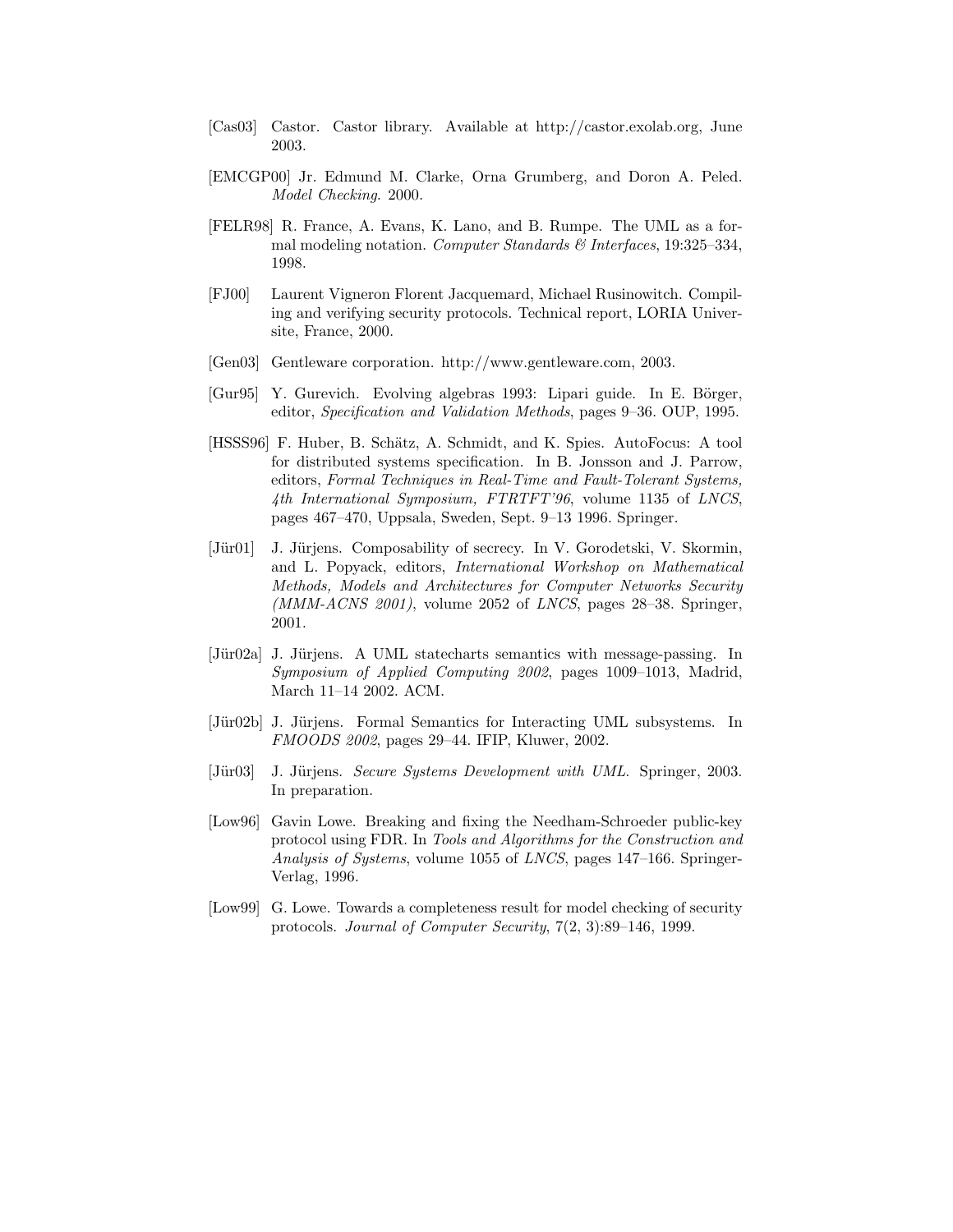- [LP99] J. Lilius and I. Porres. Formalising UML state machines for model checking. In R. France and B. Rumpe, editors, UML' 99, volume 1723 of LNCS, pages 430–445. Springer, 1999.
- [MCF87] J.K. Millen, S.C. Clark, and S.B. Freedman. The Interrogator: Protocol security analysis. IEEE Transactions on Software Engineering, SE-13(2):274–288, February 1987.
- [Mea91] C. Meadows. A system for the specification and analysis of key management protocols. In IEEE Symposium on Security and Privacy, pages 182–195, 1991.
- [Net03] Netbeans project. Open source. Available from http://mdr.netbeans.org/, 2003.
- [Nov03] Novosoft NSUML project. Available from http://nsuml.sourceforge.net/, 2003.
- [Obj02a] Object Management Group. Mof 1.4 specification. Available at http://www.omg.org/technology/documents/formal/mof.htm, April 2002.
- [Obj02b] Object Management Group. OMG XML Metadata Interchange (XMI) Specification. Available at http://www.omg.org/cgibin/doc?formal/2002-01-01, January 2002.
- [Obj03] Object Management Group. OMG Unified Modeling Language Specification v1.5: Revisions and recommendations, March 2003. Version 1.5. OMG Document formal/03-03-01.
- [OMG03] Object Management Group. http://www.omg.org/, 2003.
- [Pau98] Lawrence C. Paulson. The inductive approach to verifying cryptographic protocols. Journal of Computer Security, 6(1–2):85–128, 1998.
- [RACH00] G. Reggio, E. Astesiano, C. Choppy, and H. Hußmann. Analysing UML active classes and associated state machines – A lightweight formal approach. In T. Maibaum, editor, Fundamental Approaches to Software Engineering (FASE2000), volume 1783 of LNCS, pages 127– 146. Springer, 2000.
- [RSG<sup>+</sup>01] P. Ryan, S. Schneider, M. Goldsmith, G. Lowe, and B. Roscoe. The Modelling and Analysis of Security Protocols: the CSP Approach. Addison-Wesley, 2001.
- [SKM01] T. Schäfer, A. Knapp, and S. Merz. Model checking UML state machines and collaborations. In S.D. Stoller and W. Visser, editors, Workshop on Software Model Checking, volume 55 of ENTCS. Elsevier, 2001.